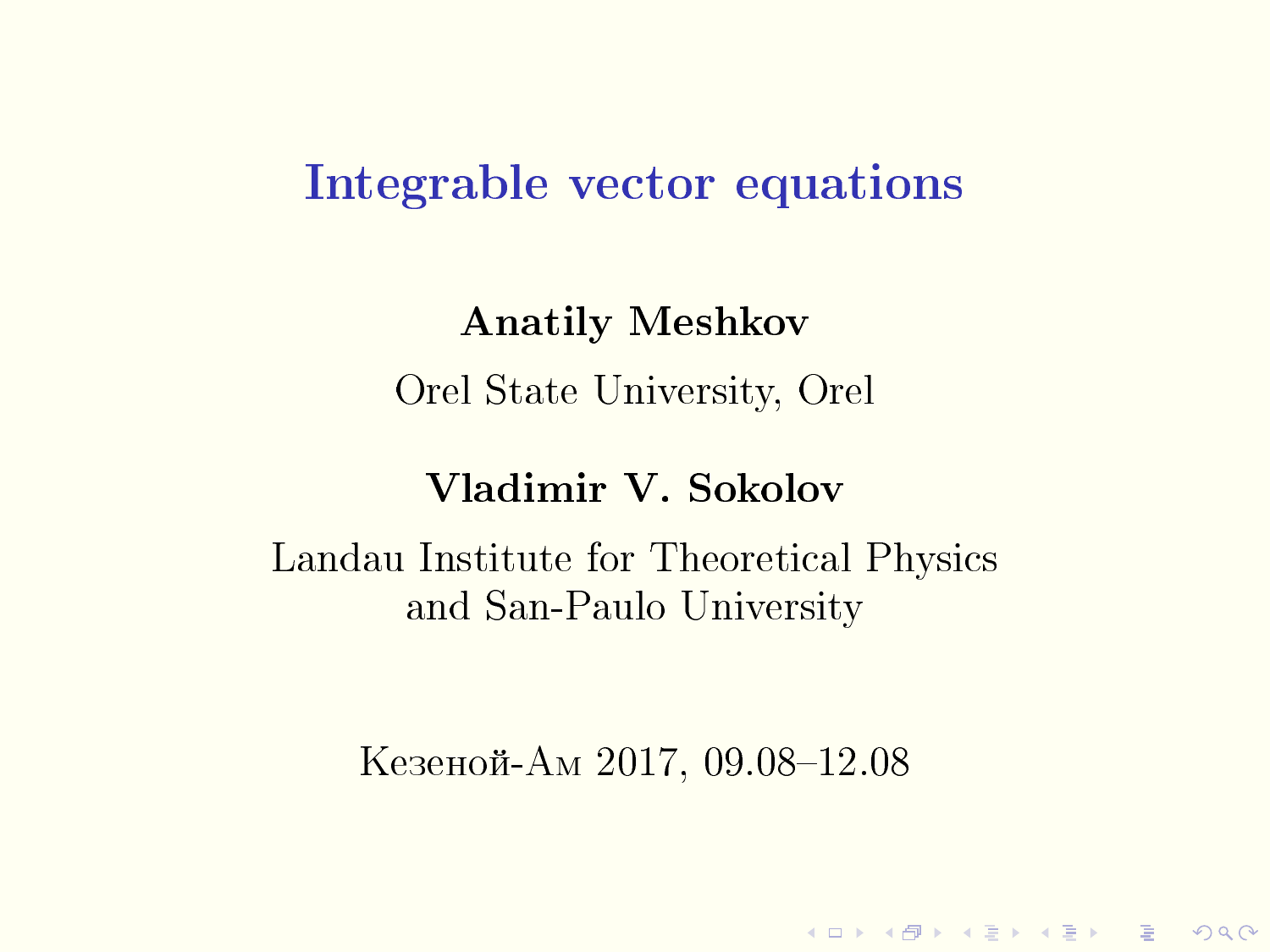### References

1. V.V. Sokolov and A.B. Shabat, *Classification of integrable* evolution equations, Soviet Scientific Reviews, Section C, 4(1984), 221–280. Scalar case

2. V.V. Sokolov, T. Wolf, *Classification of integrable* polynomial vector evolution equations, J. Phys. A: Math. and General, 34(2001), 11139-11148.

3. A.G. Meshkov and V.V. Sokolov, Integrable evolution equations on the N-dimensional sphere, Commun. Math. Phys.,  $232(2002)$ , 1-18.

4. M.Ju. Balakhnev, A.G. Meshkov, On a classification of integrable vectorial evolutionary equations, J. Nonlin. Math. Phys.,  $15(2008)$ ,  $212-226$ .

5. A.G. Meshkov and V.V. Sokolov, Vector hyperbolic equations on the sphere possessing integrable third-order symmetries, Lett. Math. Phys., 104 (2014), 341–360, nlin. arXiv:1211.0681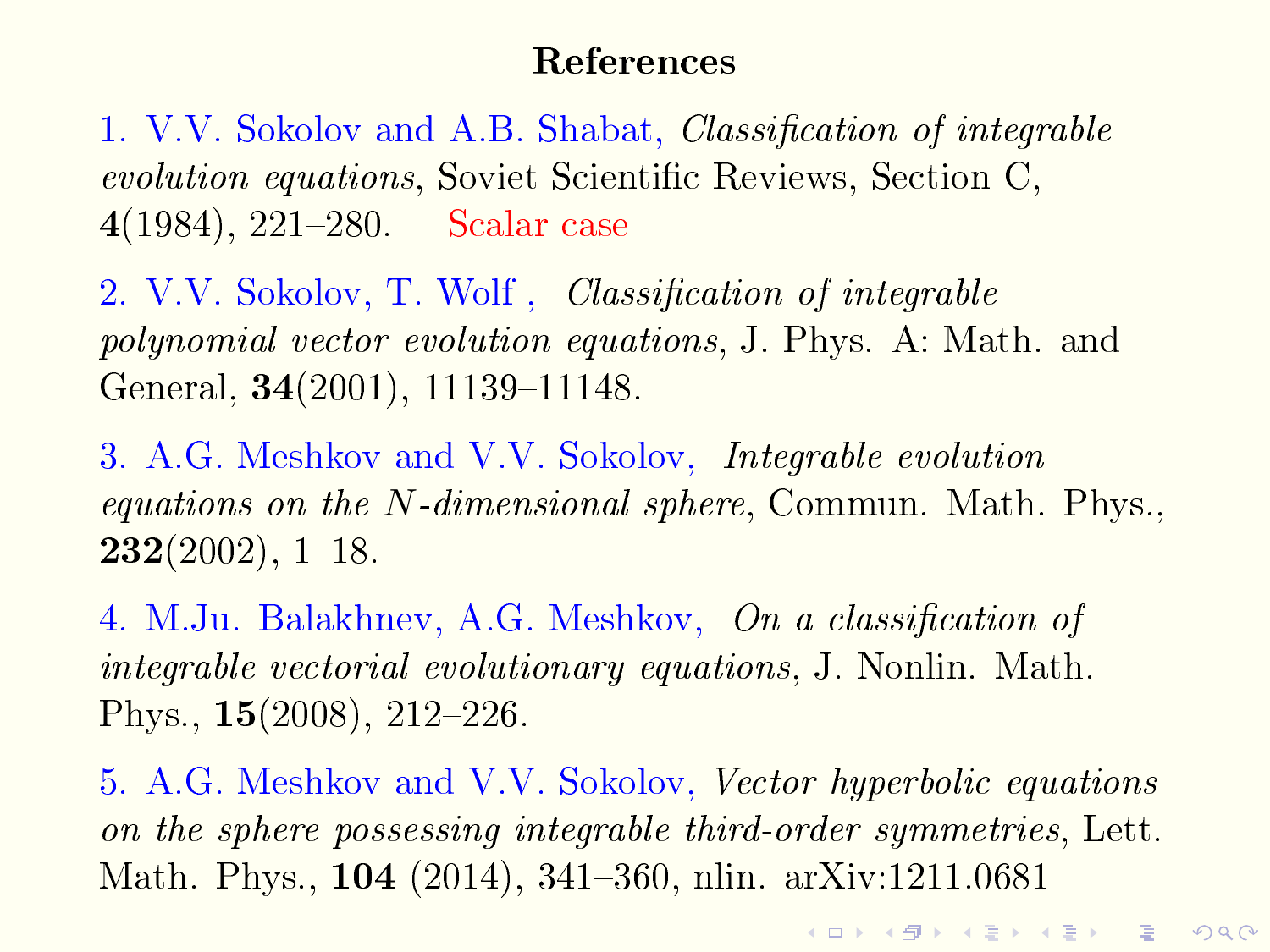# Historical remarks.

Symmetry approach to classification of integrable PDEs was developed by: A.Shabat, A.Zhiber, N.Ibragimov, A.Fokas, V.Sokolov, S.Svinolupov, A.Mikhailov, R.Yamilov, V.Adler, P.Olver, J.Sanders, J.P.Wang, V.Novikov, A.Meshkov, D.Demskoy, H.Chen, Y.Lee, C.Liu, I.Khabibullin, B.Magadeev, R.Heredero, V.Marikhin, M.Foursov, S.Startcev, M.Balakhnev, ...

Definition. PDE is integrable if it possesses infinitely many generalized infinitesimal symmetries.

**ADD REPARED ARE PROVIDE**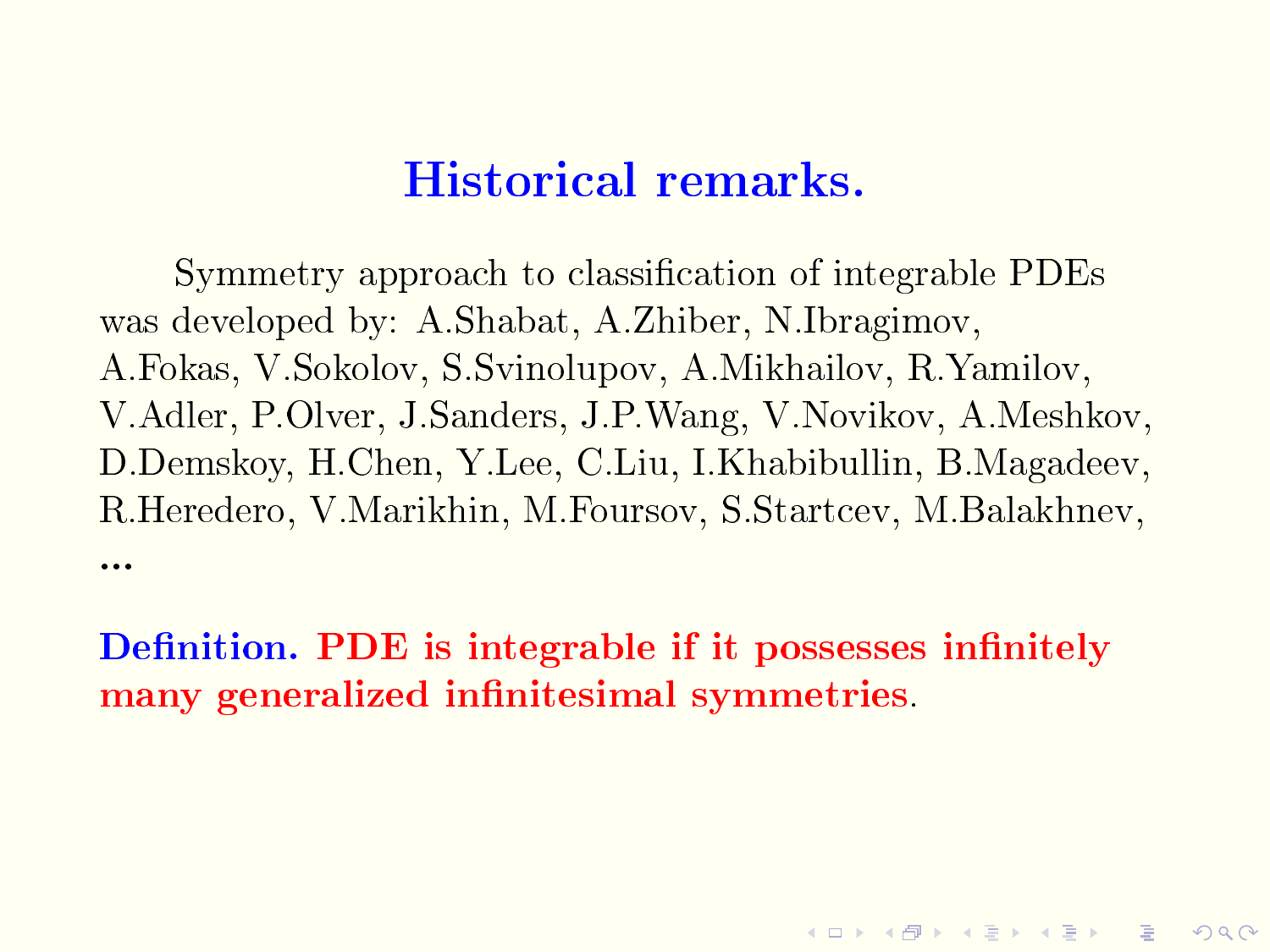The first classification result in frames of the symmetry approach was obtained by  $\bf{A}$ . Zhiber and  $\bf{A}$ . Shabat, 1979: **Theorem.** Nonlinear hyperbolic equation of the form

$$
u_{xy} = F(u)
$$

possesses higher symmetries iff (up to scalings and shifts)

$$
F(u) = e^u
$$
,  $F(u) = e^u + e^{-u}$ , or  $F(u) = e^u + e^{-2u}$ .

Integrable equations of KdV-type were described in

Theorem (S. Svinolupov-VS 1982). A complete list (up to "`almost invertible"' transformations) of non-linear equations of the form

$$
u_t = u_{xxx} + f(u, u_x, u_{xx})
$$
\n<sup>(1)</sup>

**K ロ ▶ K 레 ▶ K 코 ▶ K 코 ▶ 『코』 ◆ 9 Q OK** 

possessing infinite hierarchy of symmetries and conservation laws can be written as: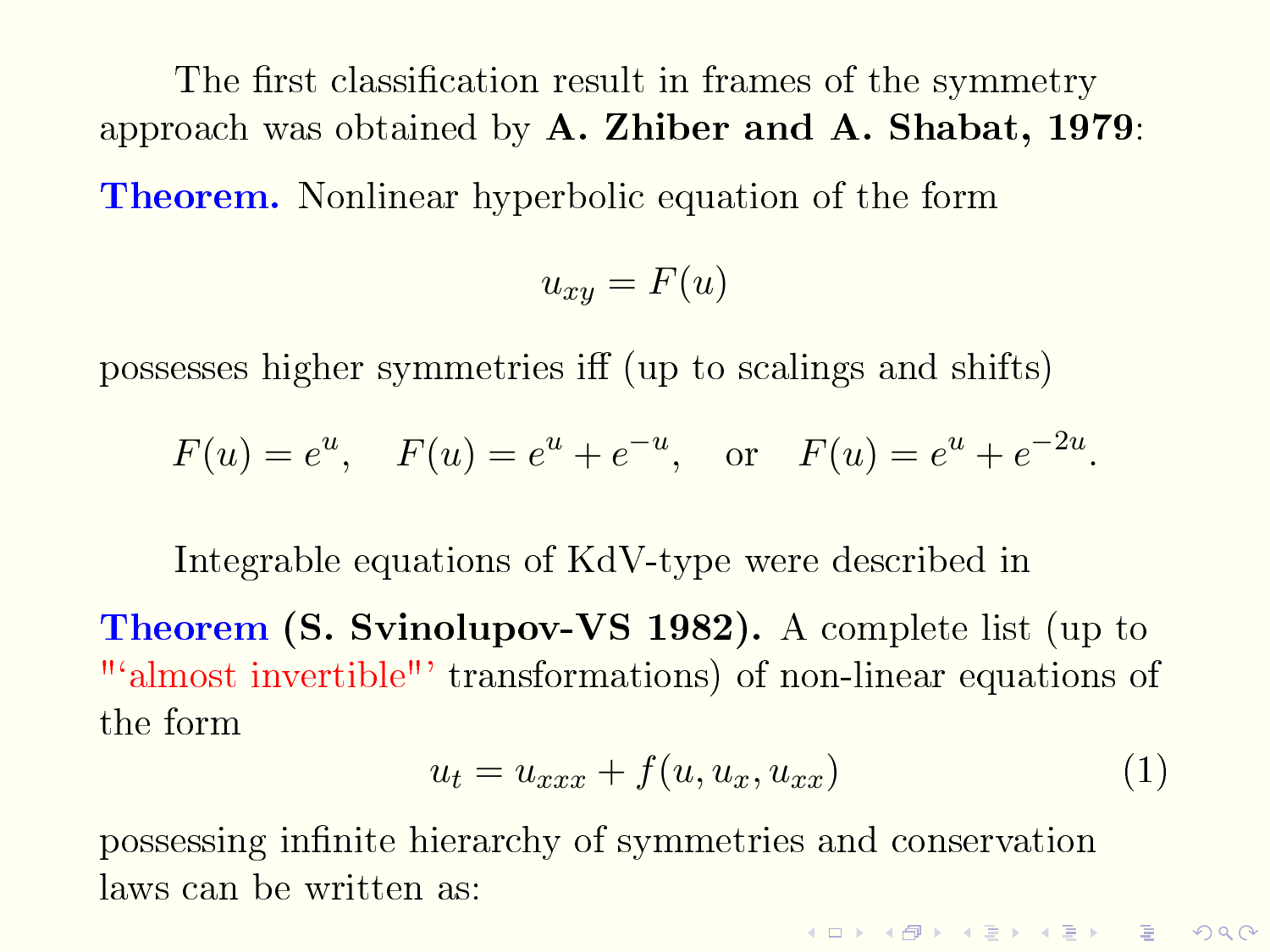$$
u_t = u_{xxx} + 6u u_x,
$$
  

$$
u_t = u_{xxx} + 6u^2 u
$$
  
(KdV)  

$$
(mKdV)
$$

$$
u_t = u_{xxx} + 6u^2 u_x, \qquad (\text{mKdV})
$$

$$
u_t = u_{xxx} - \frac{1}{2}u_x^3 + (\alpha e^{2u} + \beta e^{-2u})u_x,
$$
 (CD1)

$$
u_t = u_{xxx} - \frac{1}{2}Q''u_x + \frac{3}{8}\frac{(Q - u_x^2)_x^2}{u_x(Q - u_x^2)},
$$
(CD2)

$$
u_t = u_{xxx} - \frac{3}{2} \frac{u_{xx}^2 + Q(u)}{u_x},
$$
 (KN)

where  $Q^{(5)}(u) = 0$ .

All equations of the form

$$
u_t = u_{xxxxx} + F(u, u_x, u_{xx}, u_{xxx}, u_{xxxx}),
$$

possessing higher conservation laws were found by V. Drinfeld, VS, S. Svinolupov, 1985.

KID KA KERKER E VOOR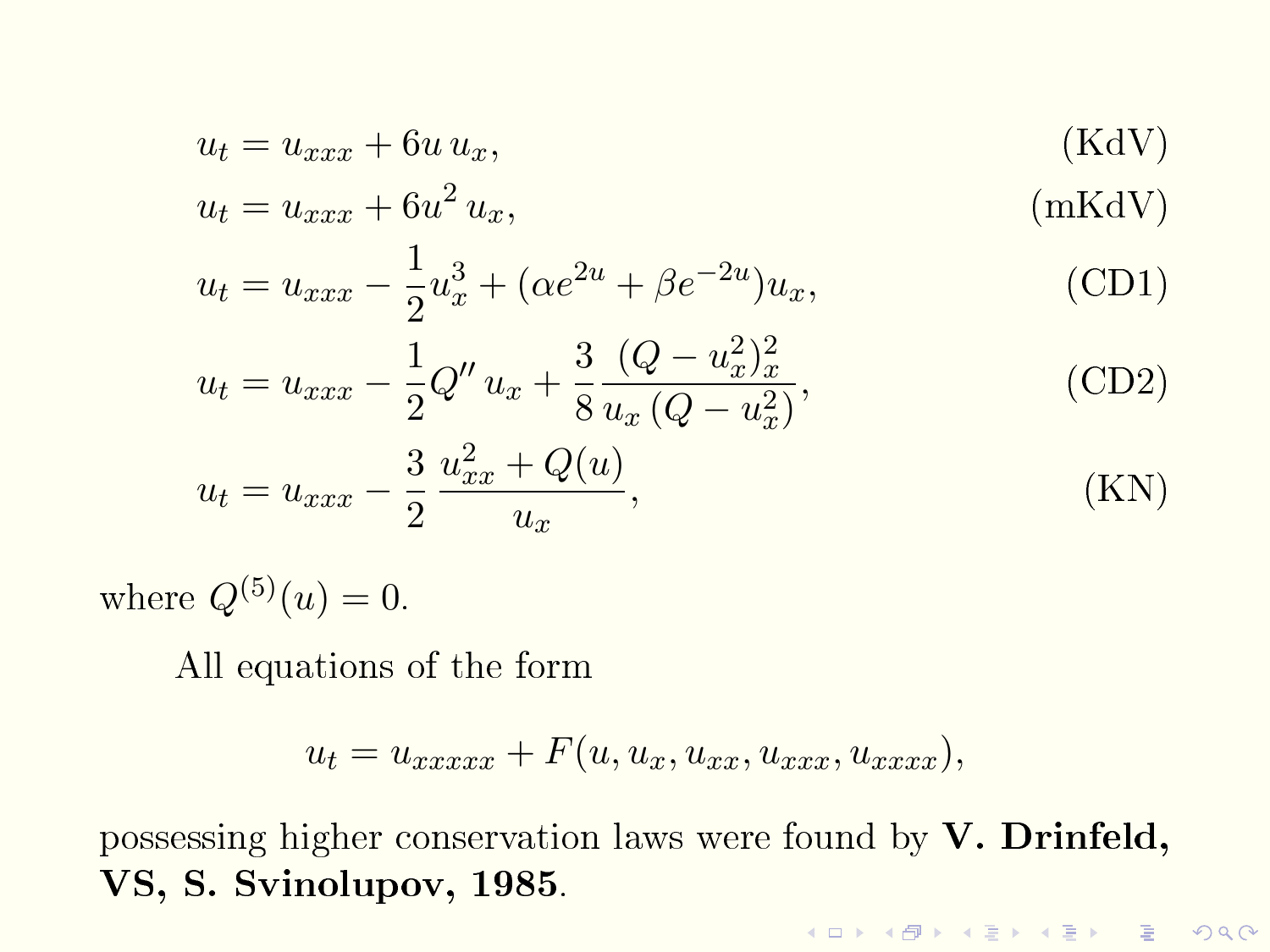#### Classification of two-component systems

The most significant work has been done by **A. Mikhailov**, A. Shabat, R. Yamilov, 1987. All systems of the form

$$
u_t = u_{xx} + F(u, v, u_x, v_x), \qquad v_t = -v_{xx} + G(u, v, u_x, v_x)
$$

possessing higher symmetries and conservation laws were listed. Example 1. Well-known NLS-equation

$$
u_t = u_{xx} + u^2 v, \qquad v_t = -v_{xx} - v^2 u.
$$

**KORKA SERVER ORA**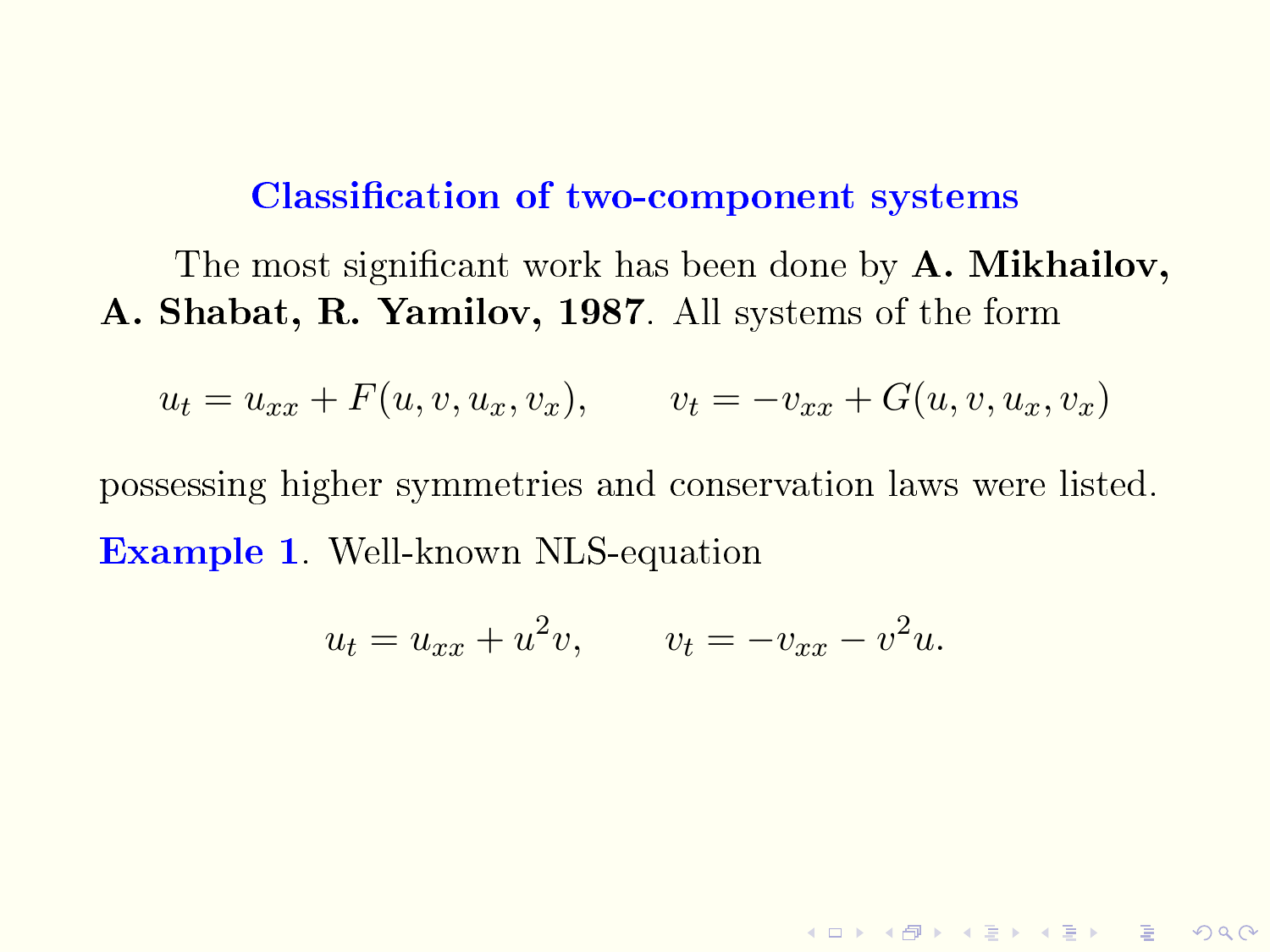Example 2. The Landau-Lifshitz equation (after stereographic projection)

$$
u_t = u_{xx} - \frac{2u_x^2}{u+v} - \frac{4(p(u,v)u_x + r(u)v_x)}{(u+v)^2}
$$

$$
v_t = -v_{xx} + \frac{2v_x^2}{u+v} - \frac{4(p(u,v)v_x + r(-v)u_x)}{(u+v)^2},
$$

where

$$
r(y) = c_4 y^4 + c_3 y^3 + c_2 y^2 + c_1 y + c_0
$$

and

$$
p(u, v) = 2c_4u^2v^2 + c_3(uv^2 - vu^2) - 2c_2uv + c_1(u - v) + 2c_0.
$$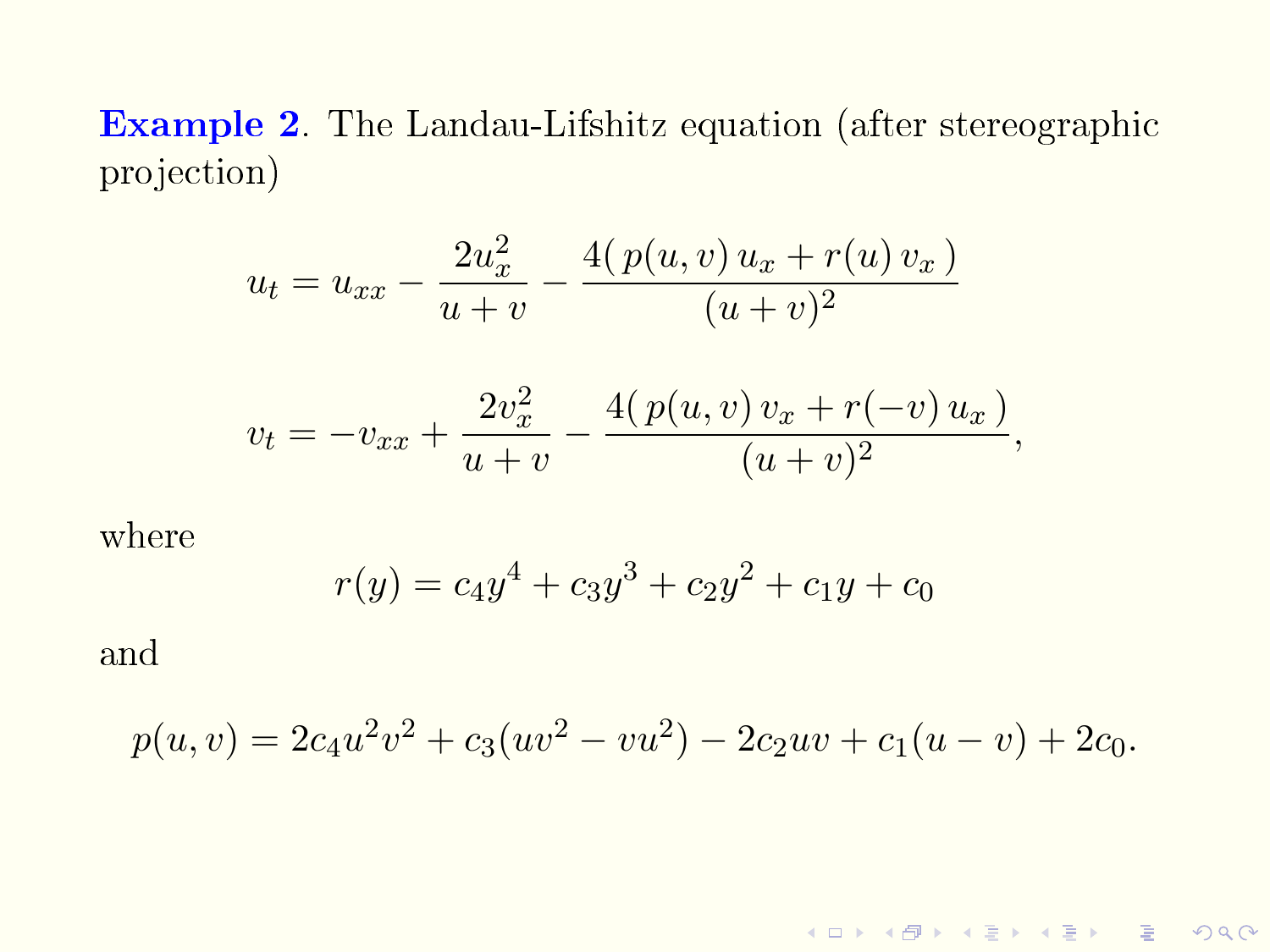#### Integrable matrix evolution equations

P. Olver and VS 1998 listed integrable matix polynomial evolution equations having higher symmetries. One of the lists:

$$
u_t = u_{xxx} + 3u^2u_x + 3u_xu^2,
$$
  
\n
$$
u_t = u_{xxx} + 3uu_{xx} - 3u_{xx}u - 6uu_xu,
$$
  
\n
$$
u_t = u_{xxx} + 3u_x^2.
$$

Here u is an  $m \times m$ -matrix. Equations are integrable for arbitrary m.

Second order matrix systems of NLS- and DNLS-types also were listed and several new integrable models were found. Examples:

$$
u_t = u_{xx} + 2(u+v)u_x, \qquad v_t = -v_{xx} + 2v_x(u+v);
$$
  

$$
u_t = u_{xx} + 2u_xvu, \qquad v_t = -v_{xx} + 2vuv_x.
$$

 $000$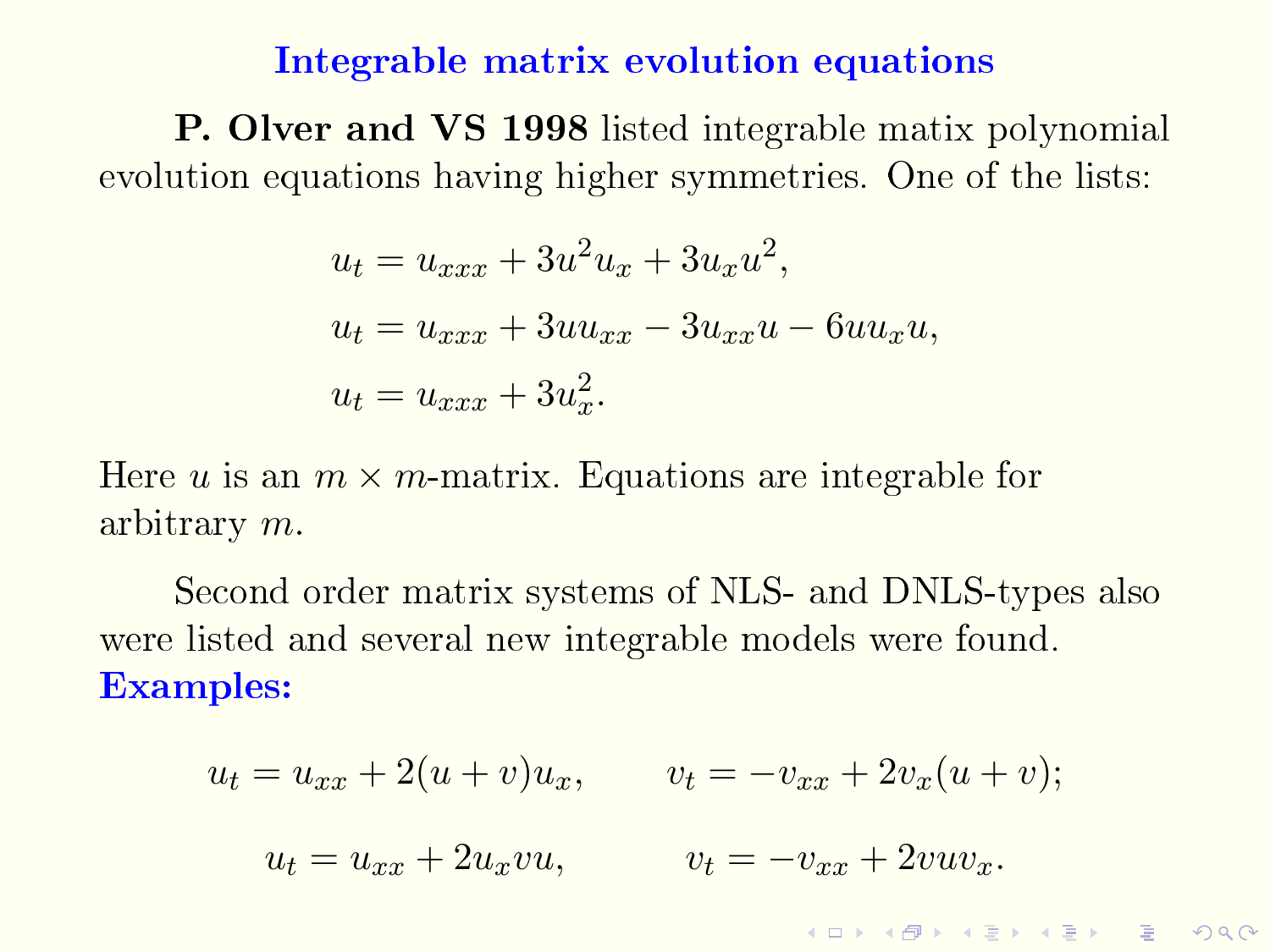## Vector integrable equations.

Example 1. The following vector mKdV-systems:

$$
\boldsymbol{u}_{t}=\boldsymbol{u}_{xxx}+\left(\boldsymbol{u},\boldsymbol{u}\right)\boldsymbol{u}_{x},
$$

$$
\boldsymbol{u}_{t}=\boldsymbol{u}_{xxx}+\left(\boldsymbol{u},\boldsymbol{u}\right)\boldsymbol{u}_{x}+\left(\boldsymbol{u},\boldsymbol{u}_{x}\right)\boldsymbol{u},
$$

where  $u$  is N-component vector, are integrable for any N. Example 2. Integrable vector NLS-system (Manakov):

$$
\boldsymbol{u}_{t}=\boldsymbol{u}_{xx}+\left(\boldsymbol{u},\boldsymbol{v}\right)\boldsymbol{u},\qquad\boldsymbol{v}_{t}=-\boldsymbol{v}_{xx}-\left(\boldsymbol{u},\boldsymbol{v}\right)\boldsymbol{v}.
$$

Example 3. Integrable vector KdV equation (Svinolupov-VS)

$$
\boldsymbol{u}_{t}=\boldsymbol{u}_{xxx}+\left(\boldsymbol{c},\boldsymbol{u}\right)\boldsymbol{u}_{x}+\left(\boldsymbol{c},\boldsymbol{u}_{x}\right)\boldsymbol{u}-\left(\boldsymbol{u},\boldsymbol{u}_{x}\right)\boldsymbol{c},
$$

**KORKA SERVER ORA** 

where  $c$  is an arbitrary constant vector.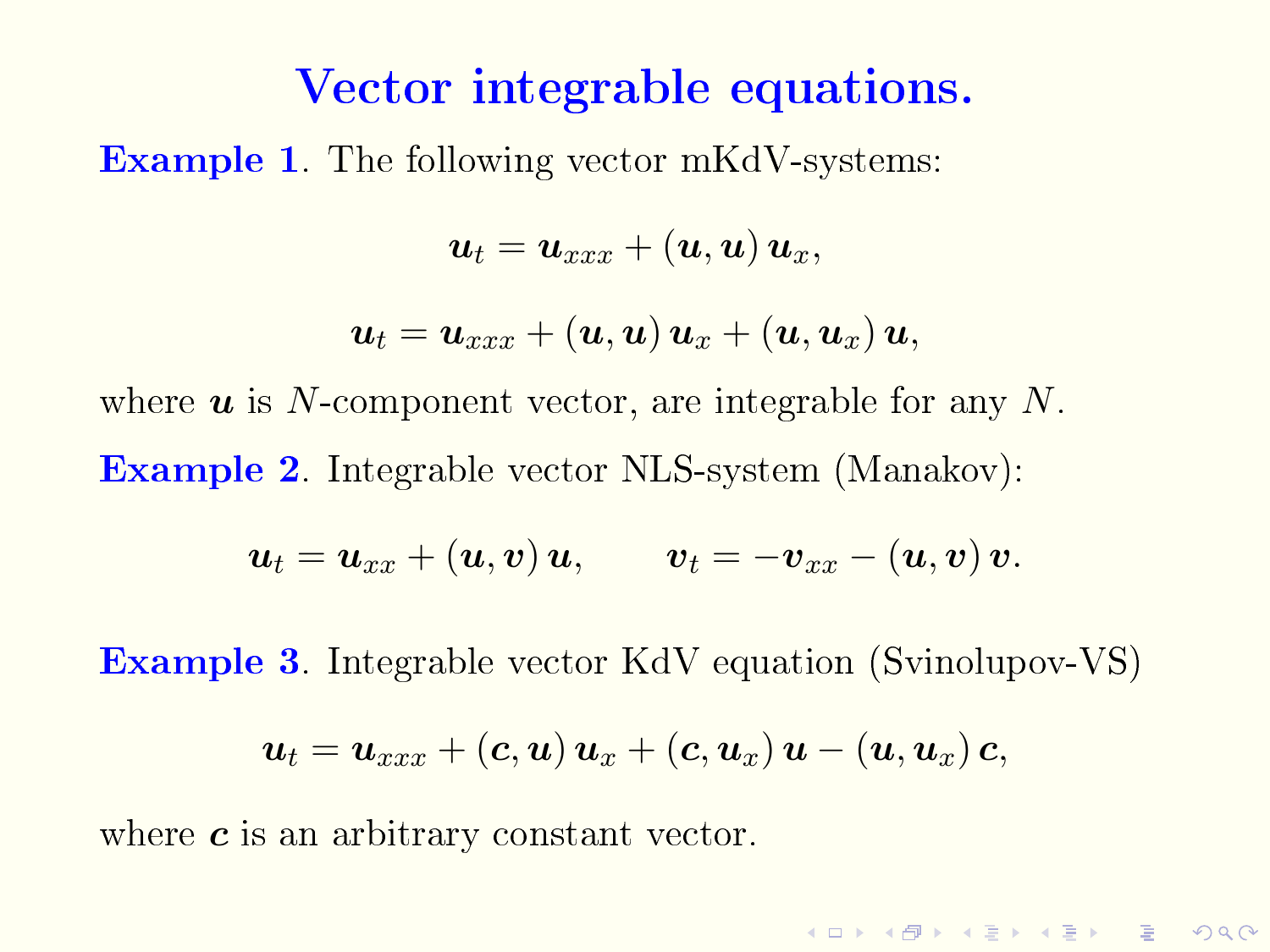The simplest conserved densities of the 3-rd equation are:

$$
\rho_1=(\boldsymbol{c},\boldsymbol{u}),\\ \rho_2=\boldsymbol{c}^2\boldsymbol{u}^2-2(\boldsymbol{c},\boldsymbol{u})^2,
$$

and

$$
\rho_3 = 6(\mathbf{c}, \mathbf{u}_x)^2 - 3\mathbf{c}^2\mathbf{u}_x^2 + 3\mathbf{c}^2\mathbf{u}^2(\mathbf{c}, \mathbf{u}) - 4(\mathbf{c}, \mathbf{u})^3.
$$

Example 4. Consider equation (I.Golubchik, VS, 2000):

$$
\boldsymbol{u}_t = \left(\boldsymbol{u}_{xx} + \frac{3}{2}(\boldsymbol{u}_x, \ \boldsymbol{u}_x)\boldsymbol{u}\right)_x + \frac{3}{2}(\boldsymbol{u}, R(\boldsymbol{u}))\,\boldsymbol{u}_x, \qquad \boldsymbol{u}^2 = 1, \tag{2}
$$

<span id="page-9-0"></span>**KORKA SERVER ORA** 

where  $R = diag(r_1, ..., r_N)$  is arbitrary constant matrix.

If  $N = 3$ , then [\(2\)](#page-9-0) is a commuting flow of the Landau-Lifshitz equation.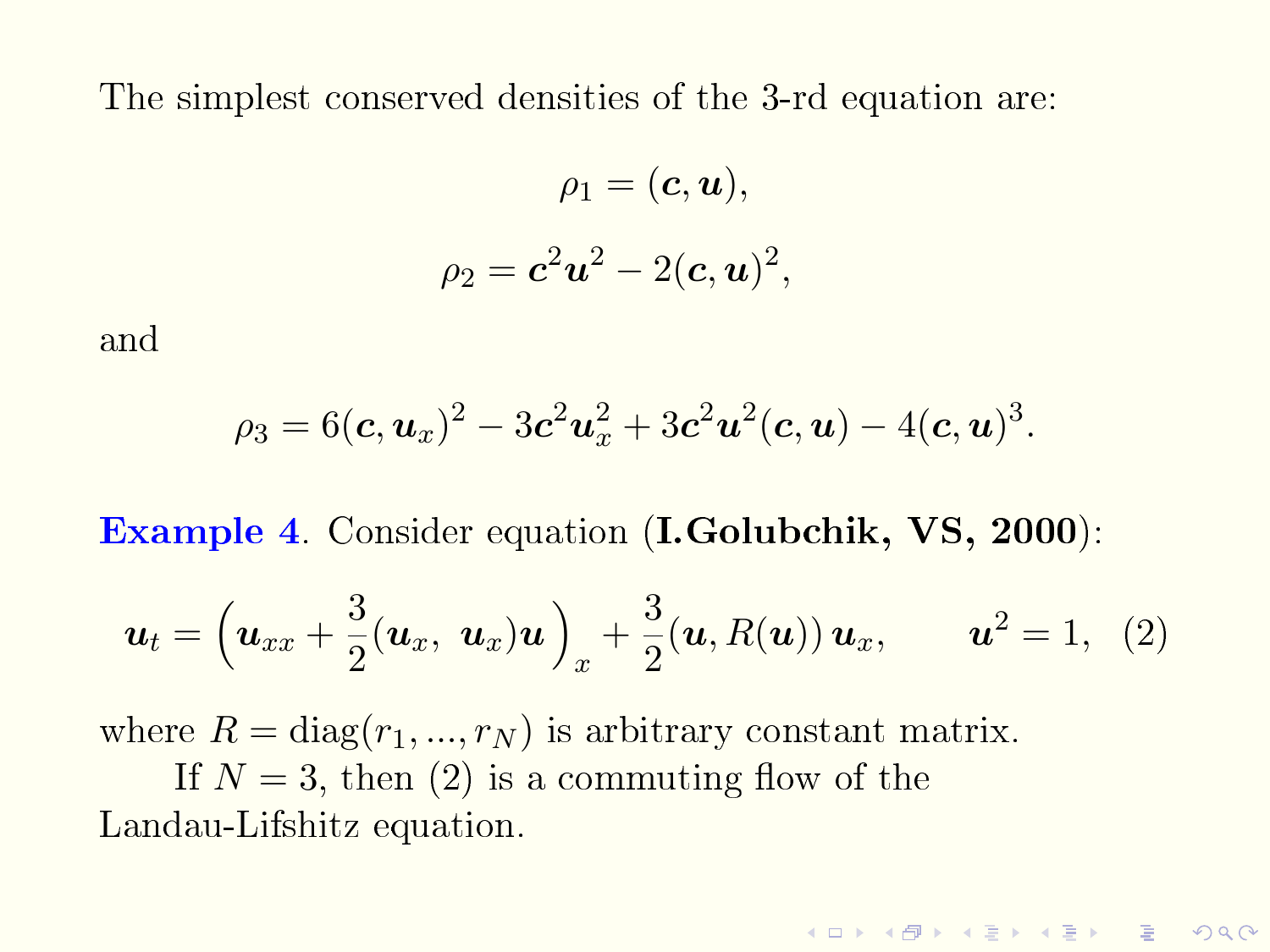Consider integrable vector evolution equations of the following form:

$$
\boldsymbol{u}_t = f_n \, \boldsymbol{u}_n + f_{n-1} \, \boldsymbol{u}_{n-1} + \cdots + f_1 \, \boldsymbol{u}_1 + f_0 \, \boldsymbol{u}, \quad \boldsymbol{u}_i = \frac{\partial^i \boldsymbol{u}}{\partial x^i}.
$$
 (3)

Here  $u$  is N-component vector, the (scalar) coefficients  $f_i$ depend on scalar products between  $u, u_x, ..., u_n$ .

We consider equations [\(3\)](#page-10-0) that are integrable for arbitrary dimension  $N$ . In virtue of the arbitrariness of  $N$ , all scalar products

$$
u_{[i,j]} = (\boldsymbol{u}_i, \boldsymbol{u}_j), \qquad i \leq j
$$

can be regarded as functionally independent variables.

We denote the ring of scalar-valued functions depending on finite number of scalar products by  $\mathcal{F}.$ 

<span id="page-10-0"></span>**KORKA SERVER ORA**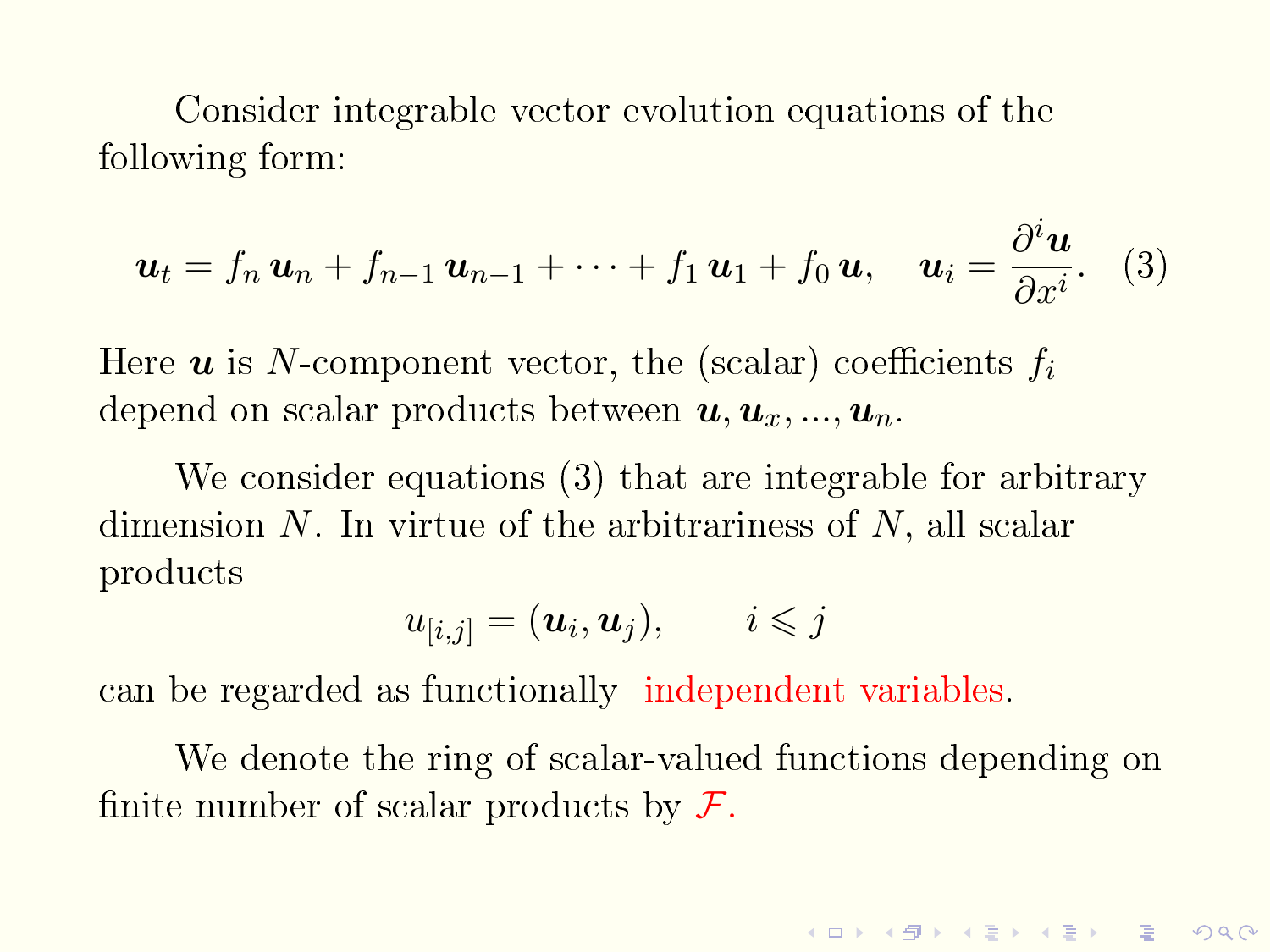The vector mKdV-systems:

$$
\begin{aligned} \boldsymbol{u}_{t} &= \boldsymbol{u}_{xxx} + \left(\boldsymbol{u}, \boldsymbol{u}\right) \boldsymbol{u}_{x}, \\ \boldsymbol{u}_{t} &= \boldsymbol{u}_{xxx} + \left(\boldsymbol{u}, \boldsymbol{u}\right) \boldsymbol{u}_{x} + \left(\boldsymbol{u}, \boldsymbol{u}_{x}\right) \boldsymbol{u} \end{aligned}
$$

as well as the following integrable vector Harry Dym equation

$$
\boldsymbol{u}_t = (\boldsymbol{u}, \boldsymbol{u})^{3/2} \boldsymbol{u}_{xxx}
$$

have the form  $(3)$ . Notice that the coefficients of the latter equation are not polynomial.

It is clear all such equations [\(3\)](#page-10-0) are isotropic i.e. are invariant with respect to the group  $SO(N)$ .

K □ ▶ K ● K K X B X X B X B X 9 Q Q Q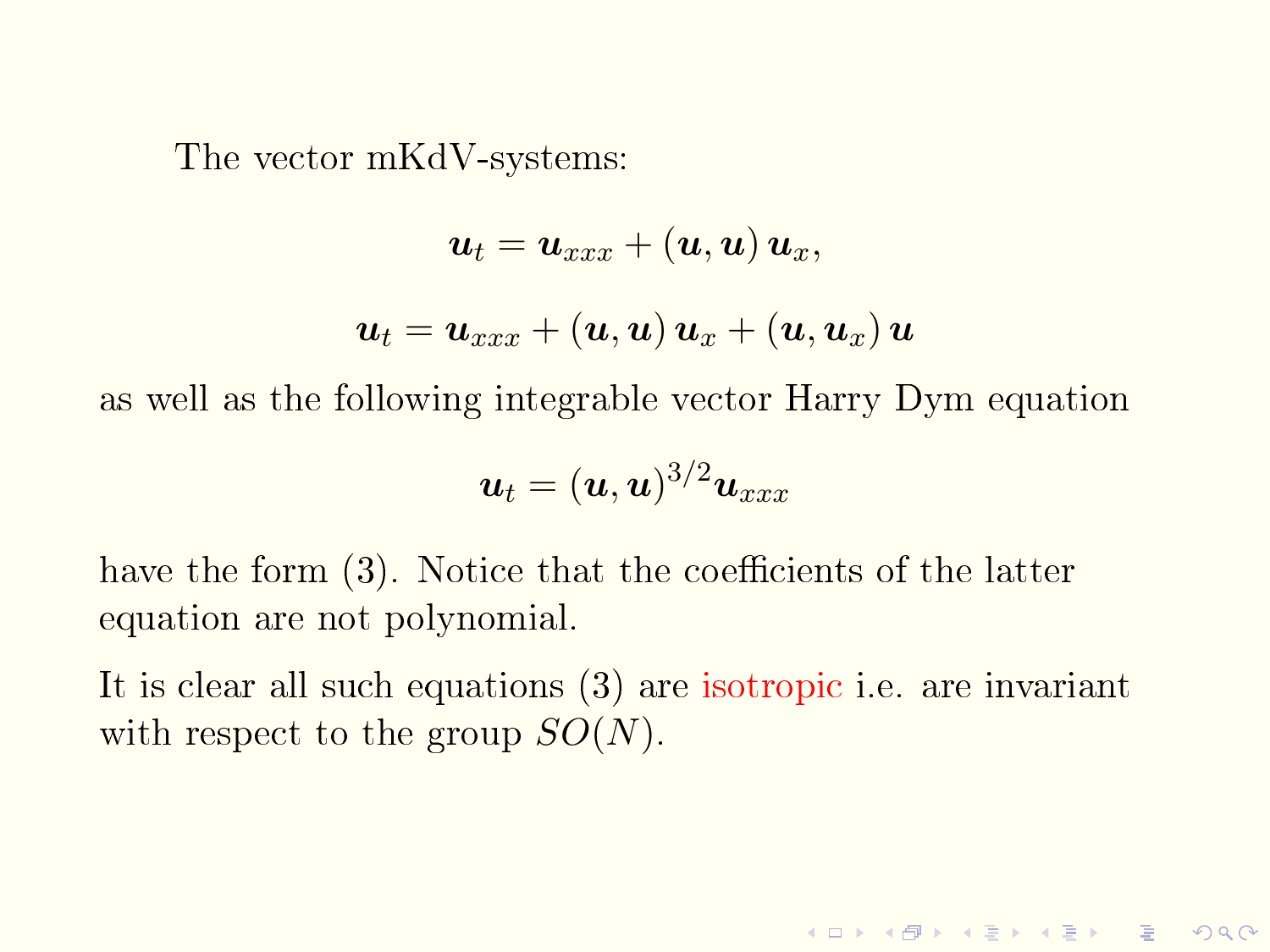#### Theorem. A.Meshkov, VS 2002

i). If equation [\(3\)](#page-10-0) possesses an infinite series of vector commuting flows of the form

<span id="page-12-1"></span>
$$
\boldsymbol{u}_{\tau} = g_m \, \boldsymbol{u}_m + g_{m-1} \, \boldsymbol{u}_{m-1} + \cdots + g_1 \, \boldsymbol{u}_1 + g_0 \, \boldsymbol{u}, \qquad g_i \in \mathcal{F}, \,\, (4)
$$

then there exists a formal Lax pair  $L_t = [A, L]$ , where

<span id="page-12-2"></span>
$$
L = a_1 D_x + a_0 + a_{-1} D_x^{-1} + \cdots, \qquad A = \sum_{0}^{n} f_i D_x^{i}.
$$
 (5)

Here  $f_i$  are the coefficients of equation [\(3\)](#page-10-0) and  $a_i \in \mathcal{F}$ . ii). The following functions

<span id="page-12-0"></span>
$$
\rho_{-1} = \frac{1}{a_1}, \qquad \rho_0 = \frac{a_0}{a_1}, \qquad \rho_i = \text{res } L^i, \qquad i \in \mathbb{N}
$$
\n(6)

are conserved densities for equation [\(3\)](#page-10-0).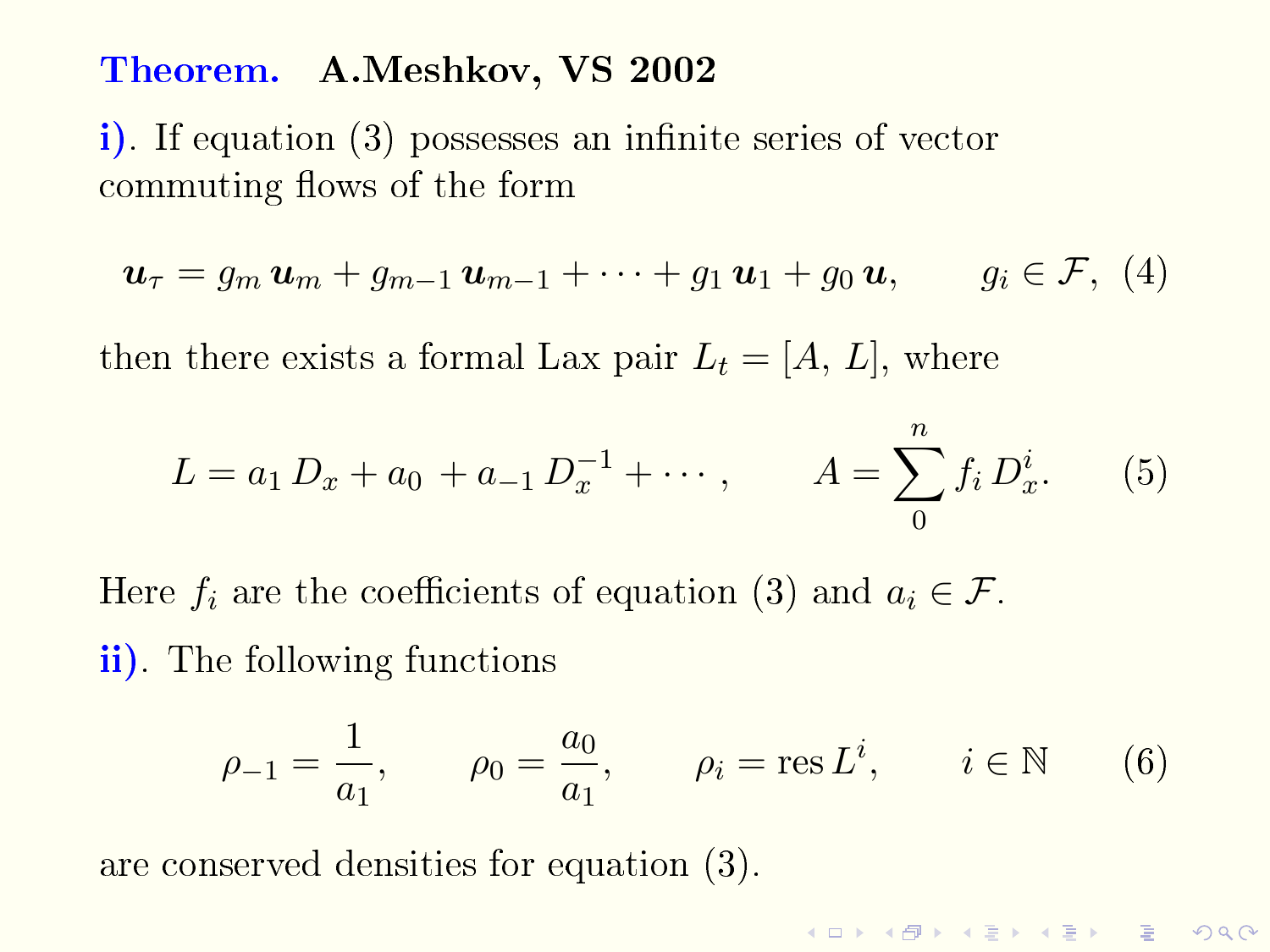The conservation laws with densities [\(6\)](#page-12-0) are called canonical.

iii). If equation [\(3\)](#page-10-0) possesses an infinite series of conserved densities, then there exist the formal Lax operator L and a series S of the form

$$
S = s_1 D_x + s_0 + s_{-1} D_x^{-1} + s_{-2} D^{-2} + \cdots,
$$

such that

$$
S_t + A^t S + S A = 0
$$
,  $S^t = -S$ ,  $L^t = -S^{-1}LS$ ,

where the upper index t stands for a formal conjugation.

iv). Under the conditions of item iii) densities [\(6\)](#page-12-0) with  $i = 2k$ are of the form  $\rho_{2k} = D_x(\sigma_k)$  for some functions  $\sigma_k$ .

**AD A 4 4 4 3 A 3 A 4 B A 4 B A 4 B A 4 B A 4 B A 4 B A 4 B A 4 B A 4 B A 4 B A 4 B A 4 B A 4 B A 4 B A 4 B A 4 B A 4 B A 4 B A 4 B A 4 B A 4 B A 4 B A 4 B A 4 B A 4 B A 4 B A 4 B A 4 B A 4 B A 4 B A 4 B A 4 B A 4 B A 4 B**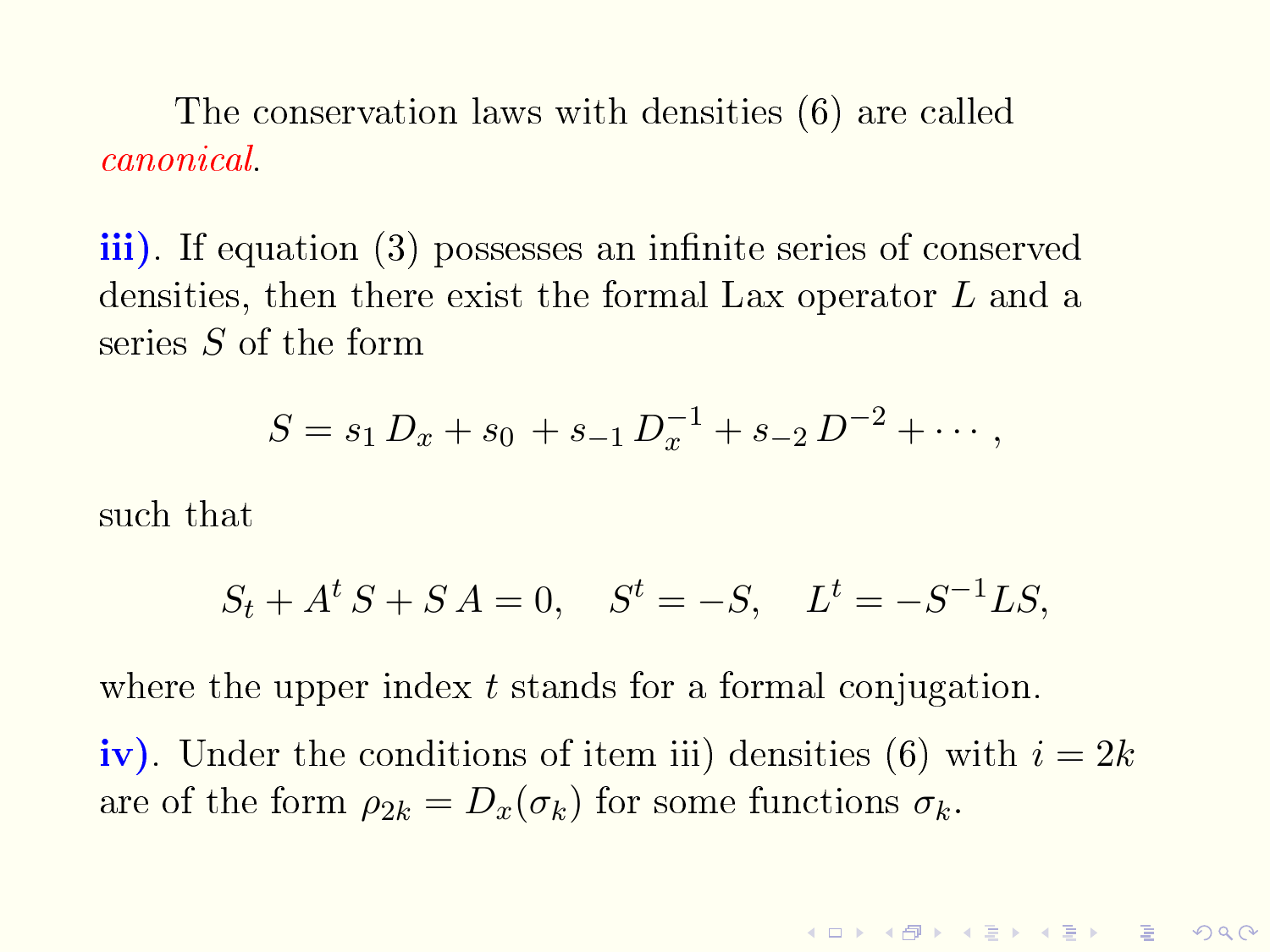#### Idea of the proof.

i). Rewrite equation [\(3\)](#page-10-0) and its commuting flow  $(4)$  in the form

$$
\boldsymbol{u}_t = A(\boldsymbol{u}), \qquad \boldsymbol{u}_\tau = B(\boldsymbol{u}), \qquad \text{where} \quad B = \sum_{0}^{m} g_i D_x^i. \tag{7}
$$

Compatibility of [\(7\)](#page-14-0) leads to the operator identity

<span id="page-14-0"></span>
$$
B_t - [A, B] = A_\tau.
$$

For large m we may "ignore" the r.h.s. since it has a small order comparing with the other terms. In other words, the operator B satisfies  $L_t = [A, L]$  approximately. Then the series of first order  $L_m = B^{1/m}$  is an approximate solution as well. The gluing of the first order approximate solutions corresponding to different commuting flows into an exact formal Lax operator  $L$  is similar to the scalar case.

ii). It follows from known Adler's theorem.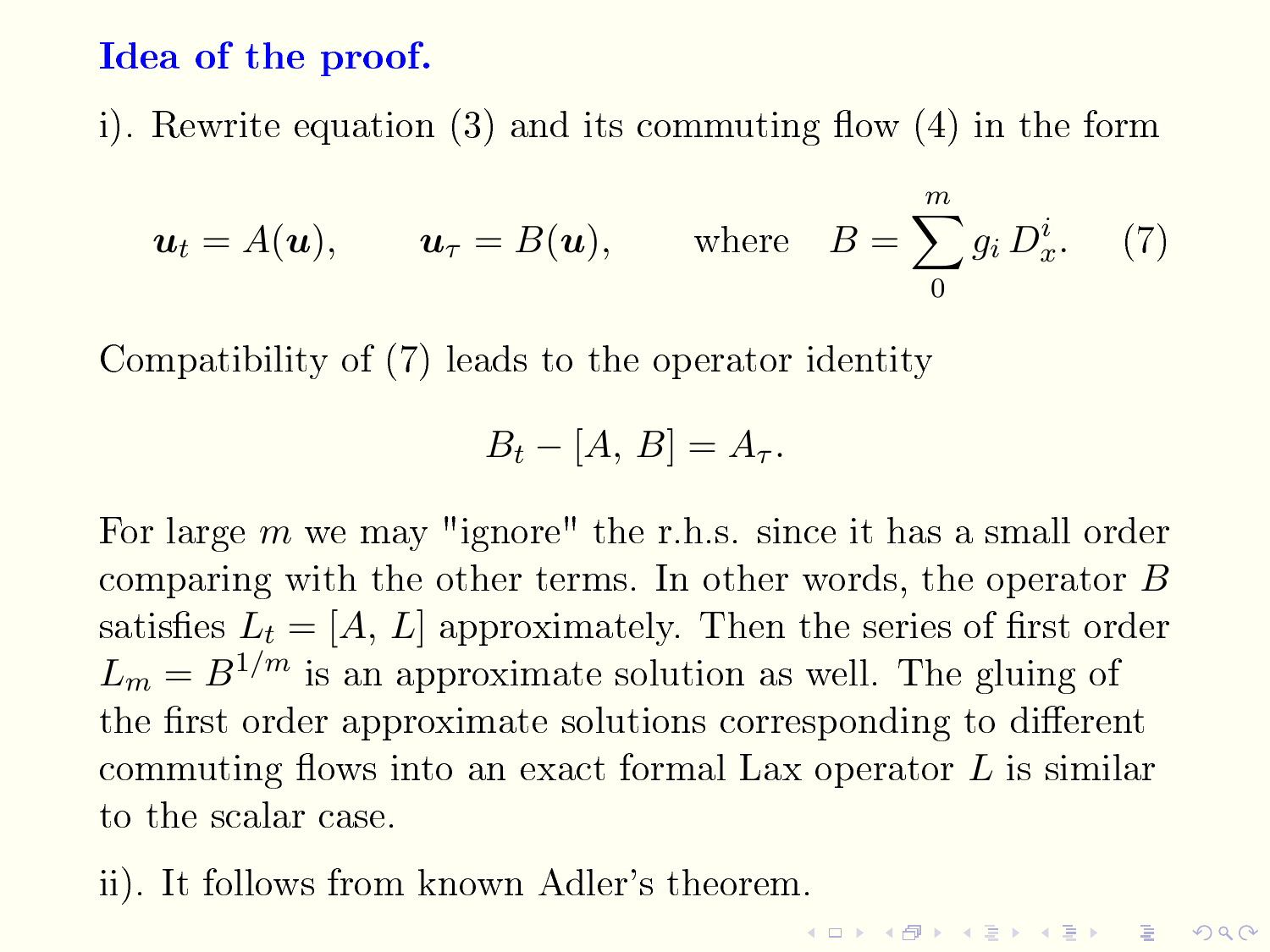## Hamiltonian and recursion operators.

To define the canonical conserved densities we have considered differential operators and series with scalar coefficients from  $\mathcal F$ . However it is not enough for Hamiltonian and recursion operators and we should extend the ring of coefficients.

Denote by  $R_{i,j}$  a  $\mathcal F$ -linear operator that acts on vectors by the rule

$$
R_{i,j}(\boldsymbol{v}) = \boldsymbol{u}_i\left(\boldsymbol{u}_j,\boldsymbol{v}\right).
$$

It is easy to see that

 $R_{i,j}R_{p,q}=(\boldsymbol{u}_j, \boldsymbol{u}_p)R_{i,q}, \qquad R_{i,j}^T=R_{j,i}, \qquad \text{trace}\, R_{i,j}=(\boldsymbol{u}_i, \boldsymbol{u}_j),$  $D_x \circ R_{i,j} = R_{i,j}D_x + R_{i+1,j} + R_{i,j+1}.$ 

Denote by  $\mathcal O$  the algebra over F, generated by operators  $R_{i,j}$ and by the unity operator.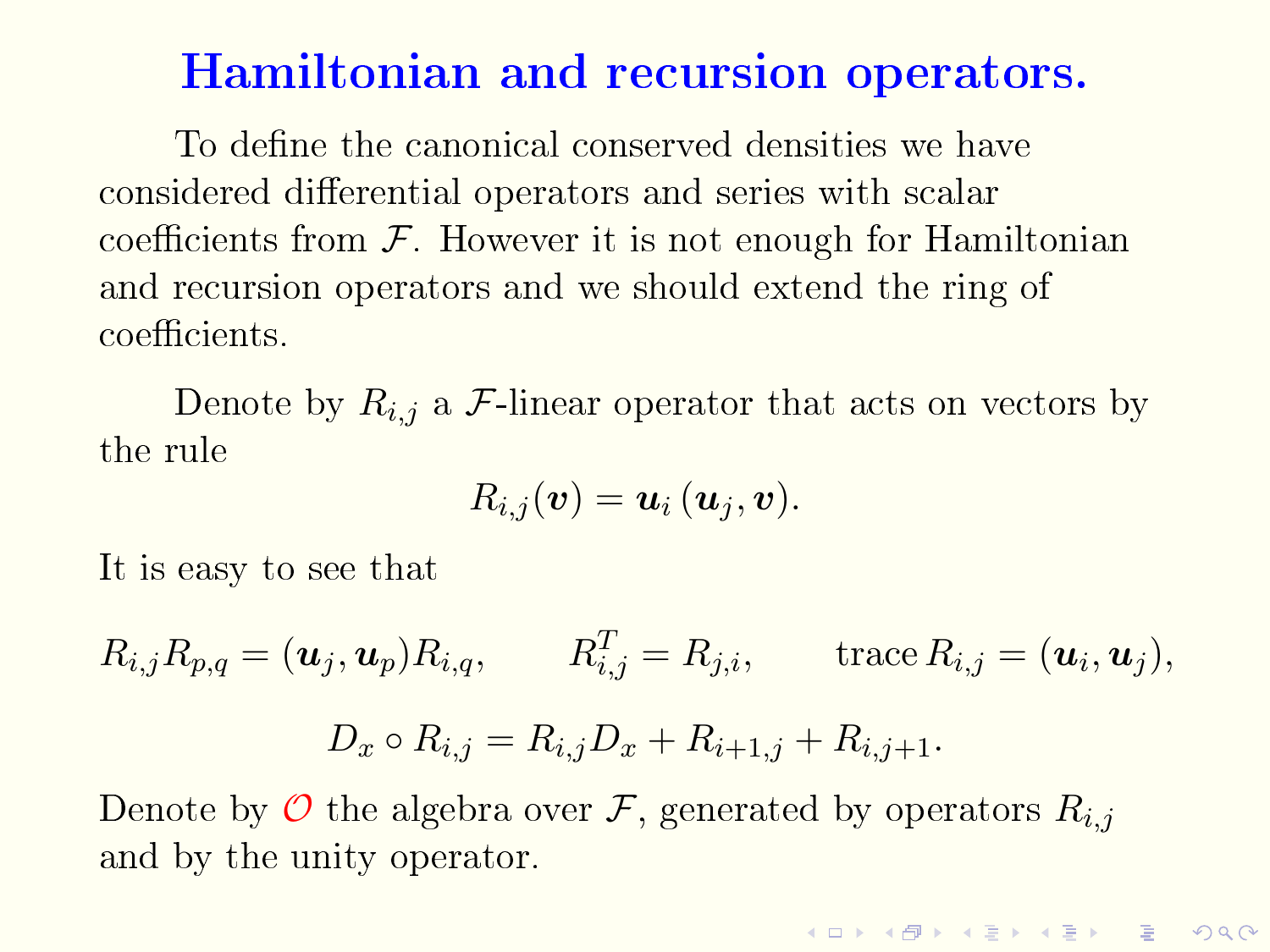The Frechet derivatives of elements from  $\mathcal F$  are differential operators with coefficients from  $\mathcal{O}$ . For instance, the Frechet derivative of the r.h.s.  $F$  of an equation

$$
\boldsymbol{u}_t = \boldsymbol{u}_{xxx} + f_2 \boldsymbol{u}_{xx} + f_1 \boldsymbol{u}_x + f_0 \boldsymbol{u} \tag{8}
$$

**KORKA SERVER ORA** 

equals

$$
F_{*} = D_{x}^{3} + \sum_{k} f_{k} D_{x}^{k} + \sum_{i,j,k} \frac{\partial f_{k}}{\partial u_{[i,j]}} \left( R_{k,i} D_{x}^{j} + R_{k,j} D_{x}^{i} \right), \quad (9)
$$

where  $i, j, k = 0, \ldots, 2$ . We will call such differential operators local.

Notice that the operator  $A$  in  $(5)$  is not a Frechet derivative of F as in the scalar case!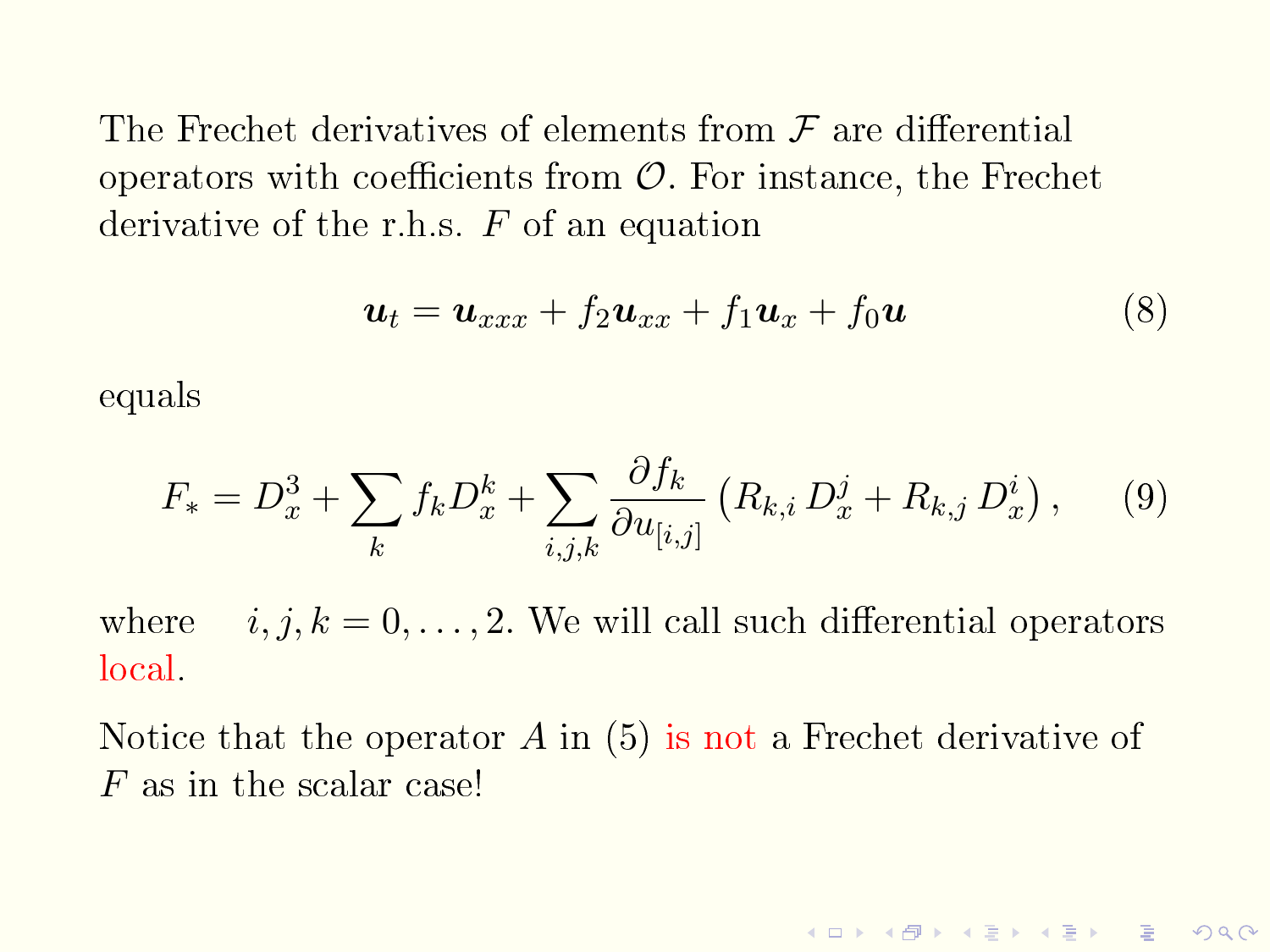Example 5. The local operator

$$
\mathcal{H} = u_{[0,0]}^2 D_x + D_x \circ u_{[0,0]}^2 + 2 u_{[0,0]} (R_{0,1} - R_{1,0})
$$

is Hamiltonian one.

Any local Hamiltonian operator of order 1 has the form

<span id="page-17-0"></span>
$$
\mathcal{H} = AD_x + D_x \circ A + s_4 (R_{1,0} - R_{0,1}) +
$$
  

$$
s_5 (R_{2,0} - R_{0,2}) + s_6 (R_{2,1} - R_{1,2}),
$$
 (10)

 $\Omega$ 

where

$$
A = s_0 + s_1 R_{0,0} + s_2 (R_{0,1} + R_{1,0}) + s_3 R_{1,1},
$$

 $s_i \in \mathcal{F}$ .

**Proposition.** Suppose that the coefficients of operator  $(10)$ depend on  $u_{[0,0]}, \ldots, u_{[2,2]}$  and  $s_0 \neq 0$ . This operator is Hamiltonian iff the coefficients have the following form :

$$
s_1 = u_{[0,1]}^2 (s_0 \, u_{[0,0]}\, \psi)^{-2} \left( u_{[0,1]}\frac{\partial s_0}{\partial u_{[0,1]}} + 2\, s_0 \right)^2 - \frac{s_0}{u_{[0,0]}},
$$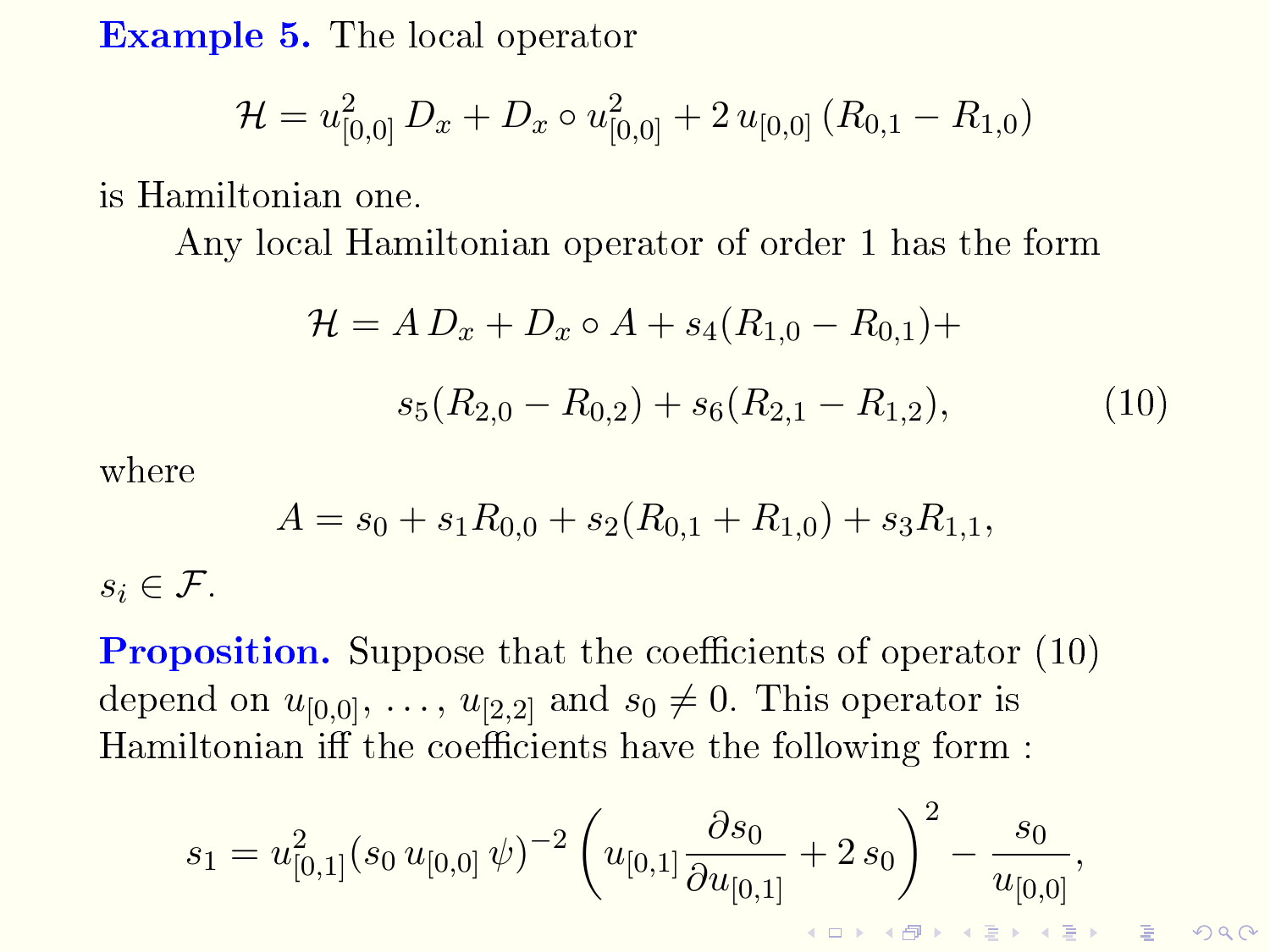$$
s_2 = -u_{[0,1]}^2 (s_0 \psi)^{-2} (u_{[0,0]})^{-1} \frac{\partial s_0}{\partial u_{[0,1]}} \left( u_{[0,1]} \frac{\partial s_0}{\partial u_{[0,1]}} + 2 s_0 \right),
$$

$$
s_3 = u_{[0,1]}^2 (s_0 \psi)^{-2} \left( \frac{\partial s_0}{\partial u_{[0,1]}} \right)^2
$$
,  $s_5 = -s_2$ ,  $s_6 = -s_3$ ,

$$
s_4 = \frac{u_{[0,1]}^2}{(s_0 u_{[0,0]}\psi)^2} \left(u_{[0,1]} \frac{\partial s_0}{\partial u_{[0,1]}} + 2 s_0\right) \times
$$

$$
\left(u_{[0,1]} \frac{\partial s_0}{\partial u_{[0,1]}} - 4 s_0 + 2 u_{[0,0]} \frac{\partial s_0}{\partial u_{[0,0]}}\right) + \frac{6 u_{[0,1]} \sqrt{s_0}}{\psi (u_{[0,0]})^{3/2}} - \frac{s_0}{u_{[0,0]}},
$$

where

$$
\psi = D_x \left( \frac{(u_{[0,0]})^{1/2}}{s_0^{3/2}} \left( u_{[0,1]} \frac{\partial s_0}{\partial u_{[0,1]}} + 2 s_0 \right) \right).
$$

Here  $s_0(u_{[0,0]}, u_{[0,1]})$  is an arbitrary function.  $\Box$ イロト イ部 トイ君 トイ君 トー 君

 $2990$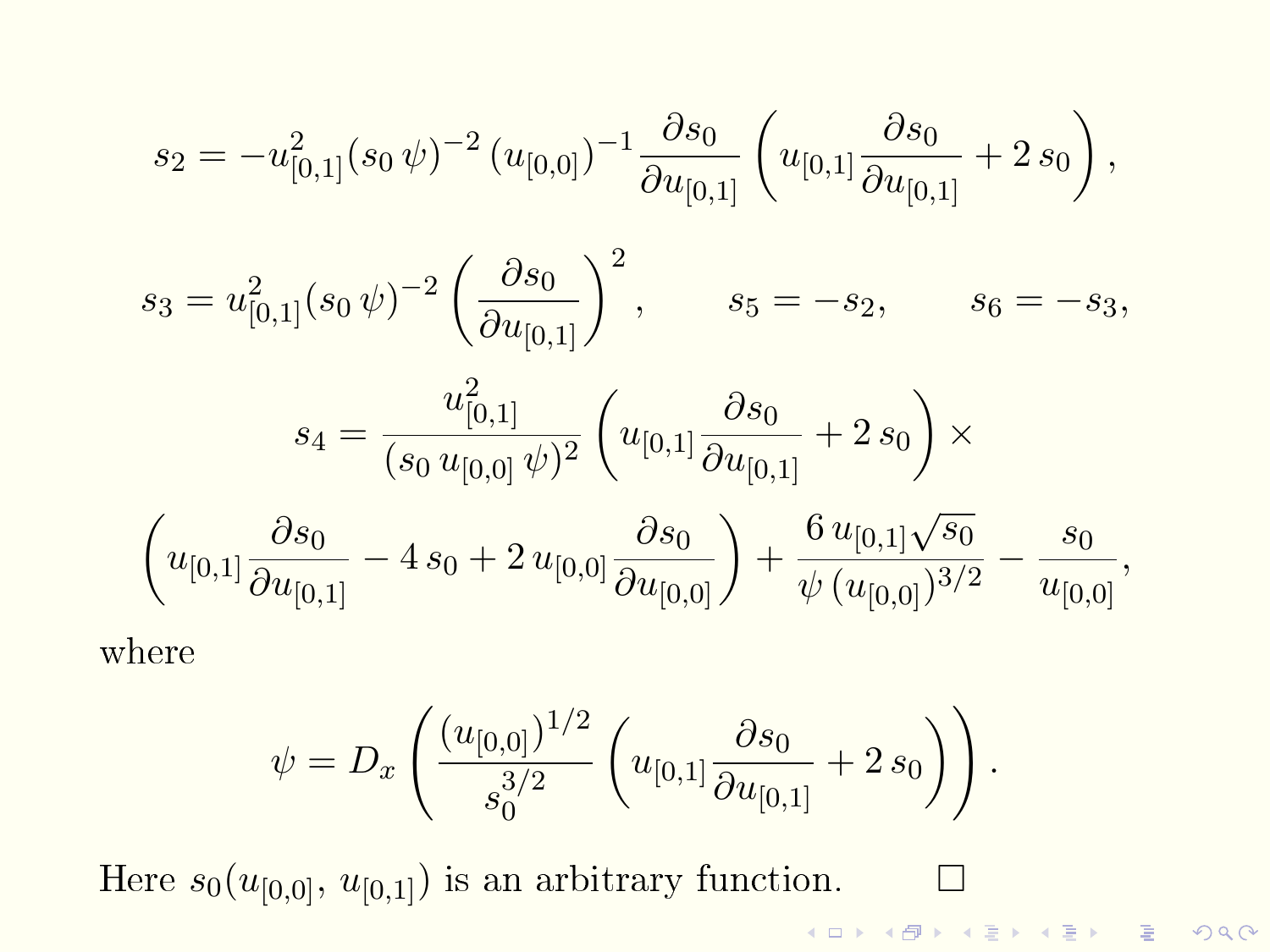If  $s_0 = s_0(u_{[0,0]})$ , then  $s_2 = s_3 = s_5 = s_6 = 0$ ,

$$
s_1 = -\frac{s_0 s_0'(u_{[0,0]} s_0' - 2 s_0)}{(u_{[0,0]} s_0' - s_0)^2}, \qquad s_4 = -\frac{u_{[0,0]} s_0 (s_0')^2}{(u_{[0,0]} s_0' - s_0)^2}.
$$

In the case  $s_0 = \frac{1}{2}$  we get  $\mathcal{H}_1 = D_x$ ; if  $s_0 = \frac{1}{2}$  $\frac{1}{2}u_{[0,0]}^2$ , we obtain the operator from Example 5.

Possibly the most Hamiltonian structures for vector integrable equations are non-local. For example, the Hamiltonian operator  $\mathcal H$  and the symplectic operator  $\mathcal T$  for the vector MKdV-equation

$$
\boldsymbol{u}_{t}=\boldsymbol{u}_{xxx}+\left(\boldsymbol{u},\boldsymbol{u}\right)\boldsymbol{u}_{x}
$$

are given by

$$
\mathcal{H}(\boldsymbol{w}) = D_x \boldsymbol{w} + (\boldsymbol{u}, D_x^{-1} \circ \boldsymbol{u}) \boldsymbol{w} - (\boldsymbol{u}, D_x^{-1} \circ \boldsymbol{w}) \boldsymbol{u},
$$

$$
\mathcal{T}(\boldsymbol{w}) = D_x \boldsymbol{w} + \boldsymbol{u} D_x^{-1} \circ (\boldsymbol{u}, \boldsymbol{w}).
$$

 $\Omega$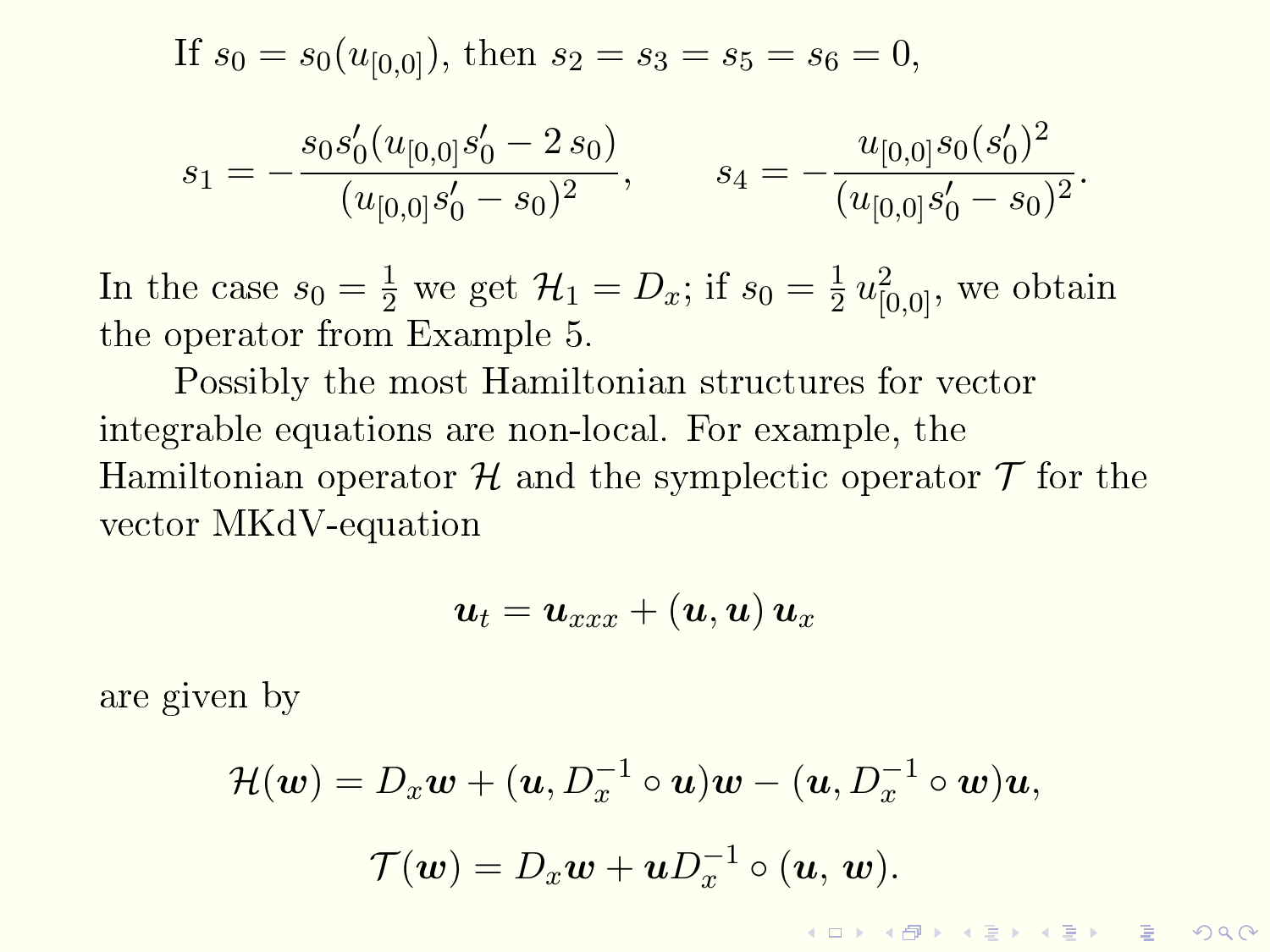### Equations of KdV-type.

Integrable vector equations of the form

$$
\boldsymbol{u}_t = \boldsymbol{u}_{xxx} + f_2 \boldsymbol{u}_{xx} + f_1 \boldsymbol{u}_x + f_0 \boldsymbol{u} \tag{11}
$$

were studied by A.Meshkov and VS.

The coefficients  $f_i$  of the equation are scalar functions in the following six independent variables:

$$
(\boldsymbol{u},\,\boldsymbol{u}),\,(\boldsymbol{u},\boldsymbol{u}_x),\,(\boldsymbol{u}_x,\boldsymbol{u}_x),\,(\boldsymbol{u},\boldsymbol{u}_{xx}),\,(\boldsymbol{u}_x,\boldsymbol{u}_{xx}),\,(\boldsymbol{u}_{xx},\boldsymbol{u}_{xx}).\tag{12}
$$

Several first canonical densities are given by

<span id="page-20-0"></span>
$$
\rho_0 = -\frac{1}{3} f_2,\tag{13}
$$

$$
\rho_1 = \frac{1}{9} f_2^2 - \frac{1}{3} f_1 + \frac{1}{3} D_x(f_2).
$$
  
\n
$$
\rho_2 = \frac{1}{3} \theta_0 - \frac{1}{3} f_0 - \frac{2}{81} f_2^3 + \frac{1}{9} f_1 f_2 - D_x(\rho_1) - \frac{1}{3} D_x^2(\rho_0),
$$
  
\n
$$
\rho_3 = \frac{1}{3} \theta_1 - \frac{d}{dx} \rho_2 - \frac{1}{3} D_x^2(\rho_1).
$$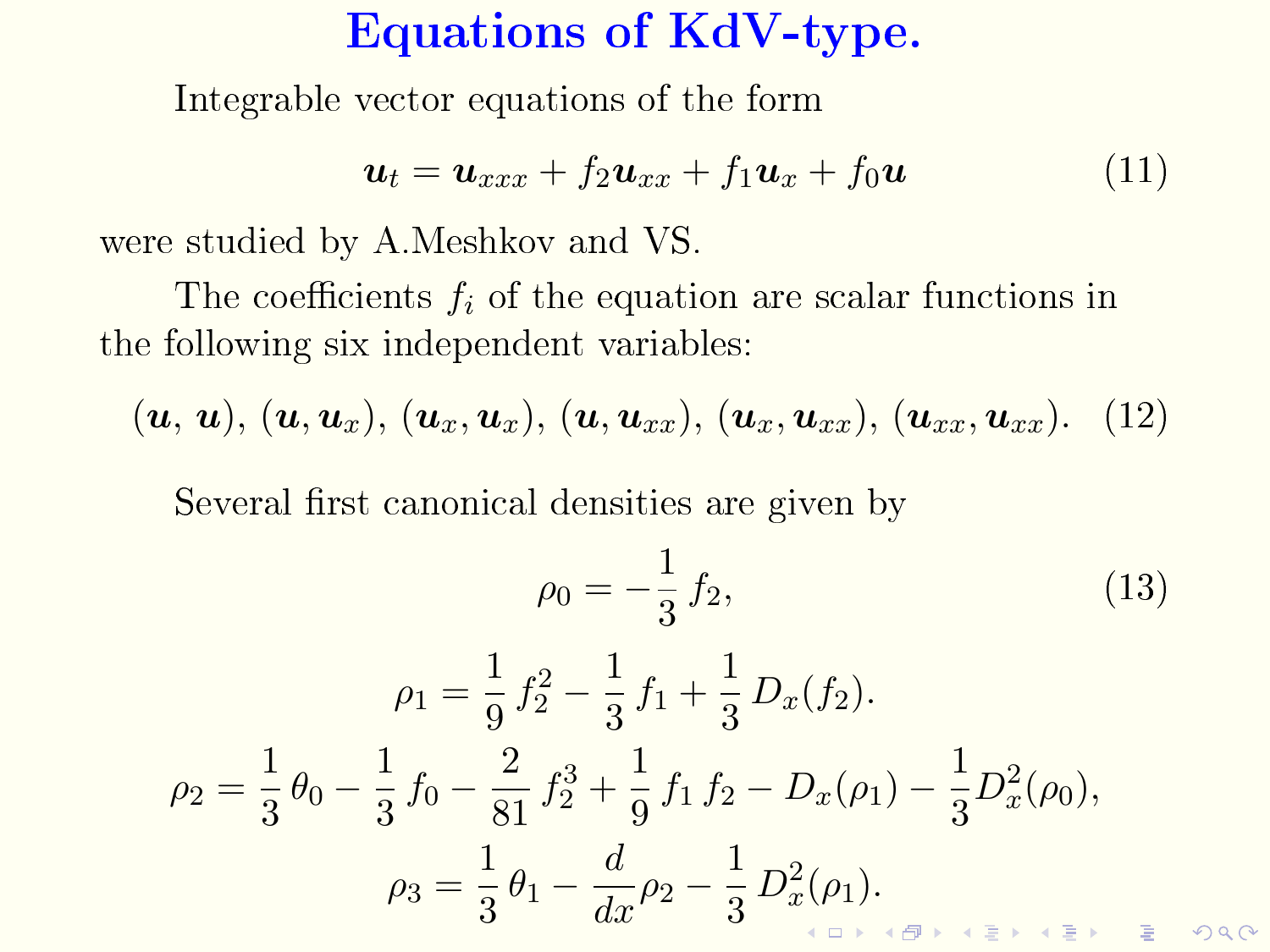Formula [\(13\)](#page-20-0) means that

$$
-\frac{1}{3}D_t(f_2) = D_x(\theta_0)
$$

for some  $\theta \in \mathcal{F}$ . Applying the Euler operator

$$
\frac{\delta}{\delta \mathbf{u}} = \sum_{i \leq j} (-D_x)^i \, \mathbf{u}_j \left( \frac{\partial}{\partial u_{[i,j]}} \right) + (-D_x)^j \, \mathbf{u}_i \left( \frac{\partial}{\partial u_{[i,j]}} \right) \tag{14}
$$

to the both sides of the conservation law, we get

$$
\frac{\delta}{\delta \mathbf{u}} \frac{d}{dt} f_2 = -6 \mathbf{u}_6 \frac{d}{dx} \frac{\partial f_2}{\partial u_{[2,2]}} + \dots,
$$

where the dots mean terms with  $u_i$ ,  $i < 4$ . Hence  $f_2 = \text{const } u_{[2,2]} + \cdots$ .

K □ ▶ K ● K K X B X X B X B X 9 Q Q Q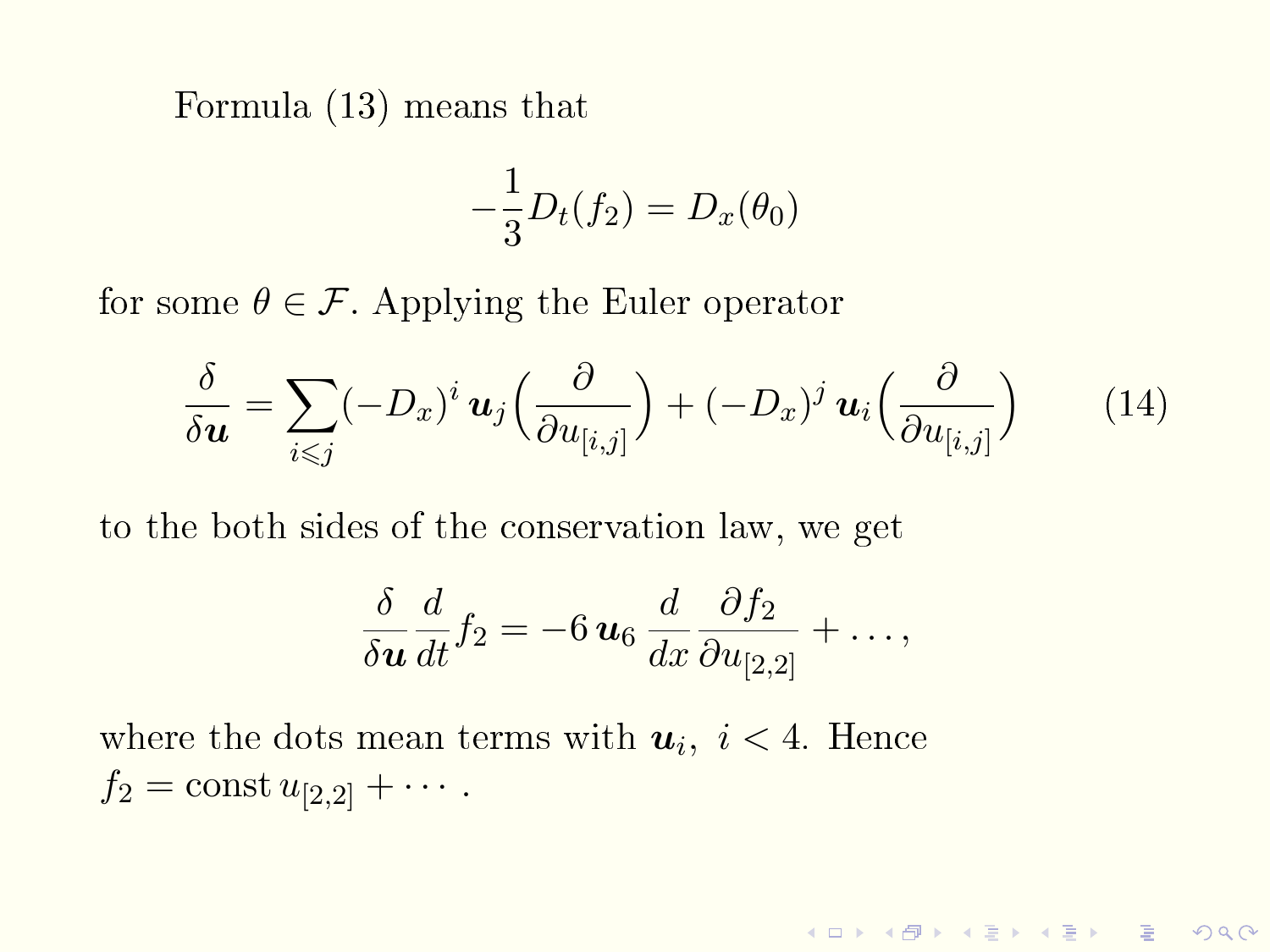If equation has infinitly many conservation laws, then  $\rho_0$  is trivial i.e.  $f_2$  is a total x-derivative. It is convenient to rewrite such equation as

<span id="page-22-0"></span>
$$
\boldsymbol{u}_t = \boldsymbol{u}_{xxx} - \frac{3}{2} \frac{d \ln f}{dx} \boldsymbol{u}_{xx} + f_1 \boldsymbol{u}_x + f_0 \boldsymbol{u}, \qquad (15)
$$

где ord  $f \leq 1$ , i.e.  $f = f(u_{[0,0]}, u_{[0,1]}, u_{[1,1]}).$ 

Proposition. For equation  $(15)$  that satisfies the second integrability condition, the coefficient  $f_1$  has the following form

$$
f_1 = c_1 \frac{u_{[2,2]}}{f} + h_1 u_{[1,2]}^2 + h_2 u_{[0,2]}^2 + h_3 u_{[1,2]} u_{[0,2]} + h_4 u_{[1,2]} + h_5 u_{[0,2]} + h_6.
$$

Here ord  $h_i \leq 1$ , and  $c_1$  is a constant.  $\square$ 

The whole classification problem is not solved yet and only several special classes have been investigated completely.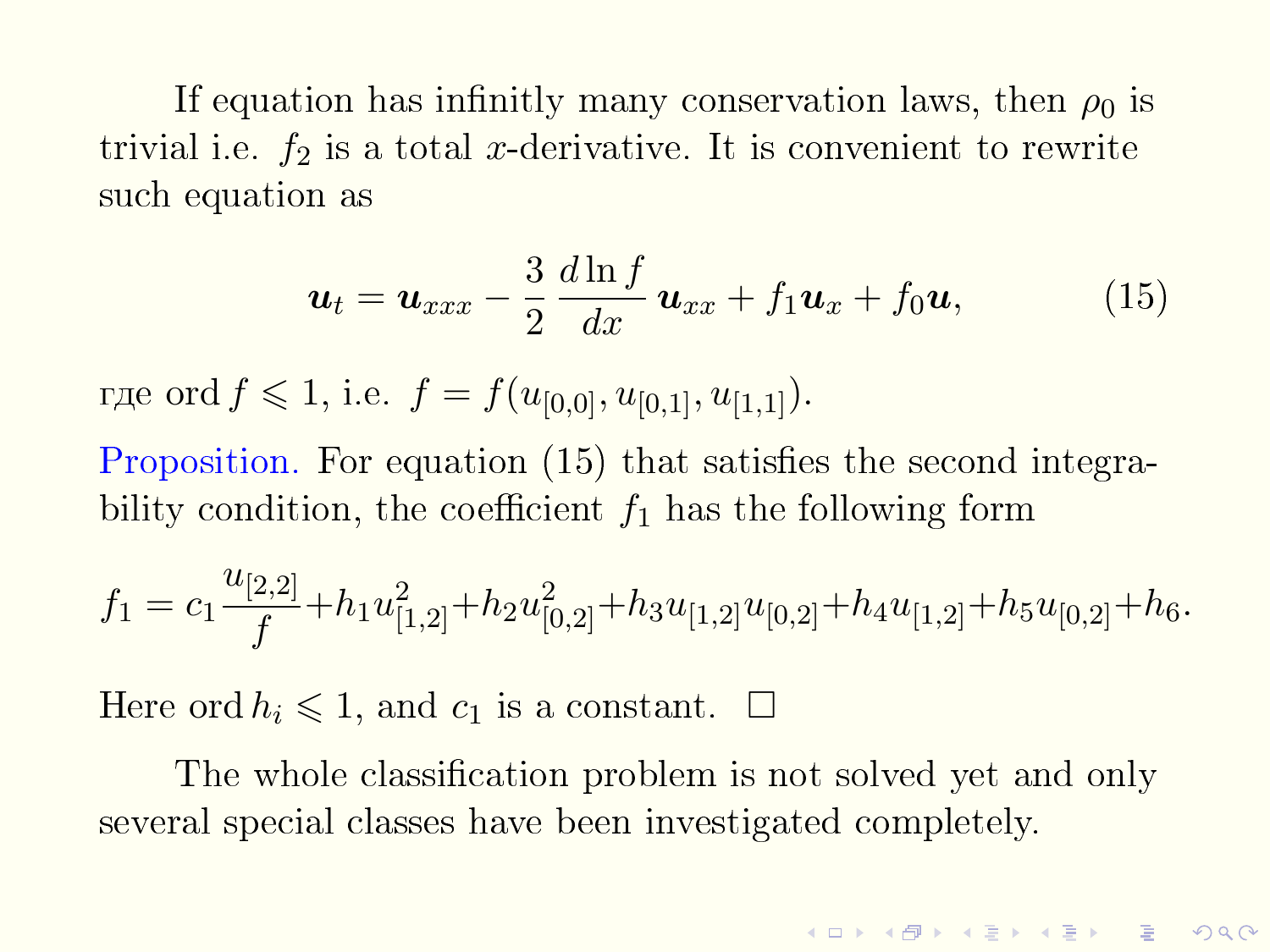#### Shift-invariant equations.

Consider the vector equation in the divergent form

$$
\boldsymbol{u}_t=D_x\left(\boldsymbol{u}_{xx}+g_1\boldsymbol{u}_x+g_0\boldsymbol{u}\right).
$$

The substitution  $u \to u_x$  brings the the potential form of the equation:

$$
\mathbf{u}_t = \mathbf{u}_{xxx} + f_2 \mathbf{u}_{xx} + f_1 \mathbf{u}_x,
$$

where  $f_i$  depend on  $(\mathbf{u}_x, \mathbf{u}_x)$ ,  $(\mathbf{u}_x, \mathbf{u}_{xx})$ ,  $(\mathbf{u}_{xx}, \mathbf{u}_{xx})$  only. It is clear that such equations are invariant w.r.t. translations  $u \rightarrow u + c$ . These equations are completely classified and the list of the obtained equations is presented on the next slide: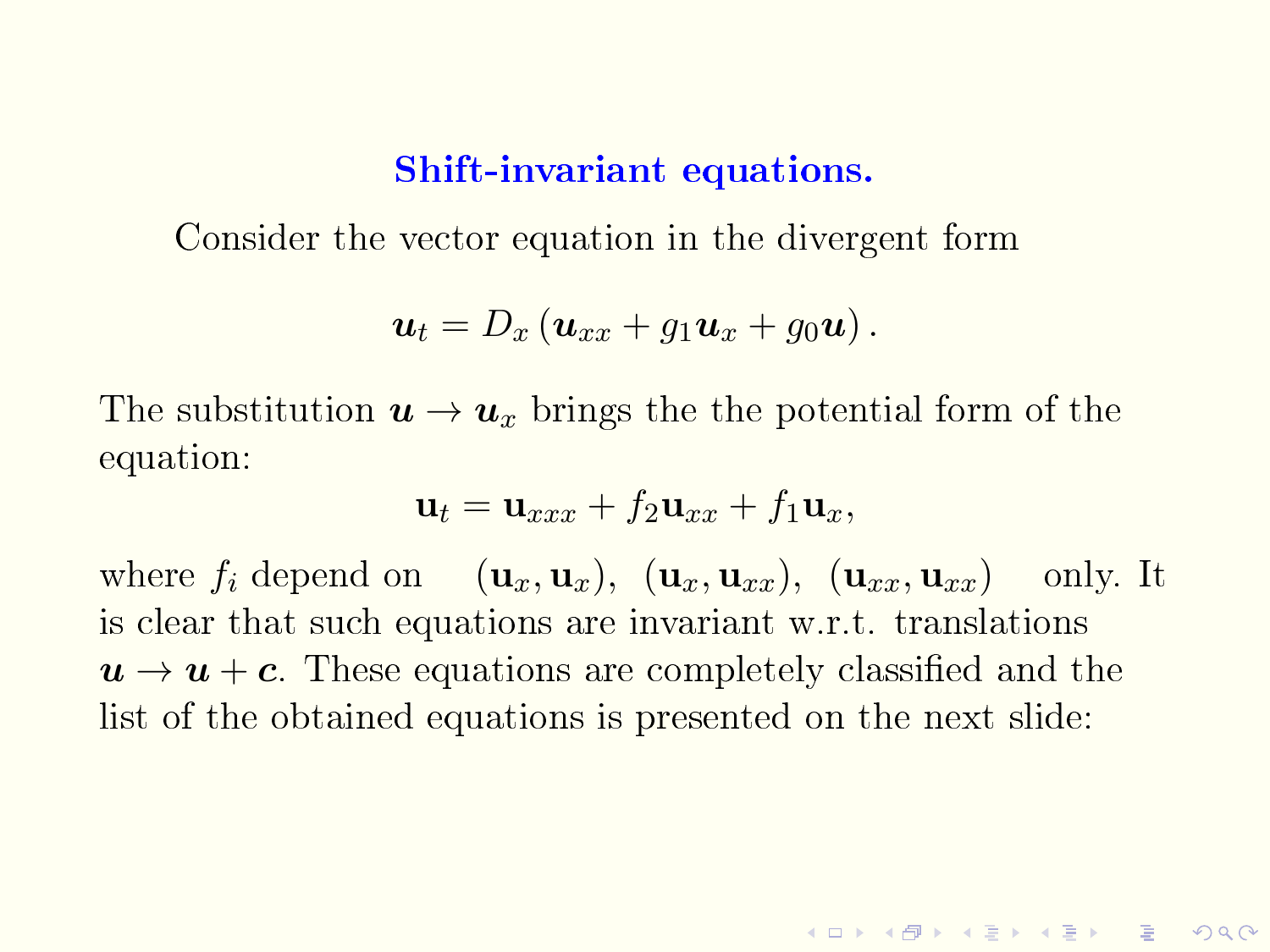List 1:

$$
\mathbf{u}_{t} = \mathbf{u}_{xxx} + \frac{3}{2} \left( \frac{a^2 u_{[1,2]}}{1 + a u_{[1,1]}} - a u_{[2,2]} \right) \mathbf{u}_{x},
$$
\n
$$
\mathbf{u}_{t} = \mathbf{u}_{xxx} - 3 \frac{u_{[1,2]}}{u_{[1,1]}} \mathbf{u}_{xx} + \frac{3}{2} \frac{u_{[2,2]}}{u_{[1,1]}} \mathbf{u}_{x},
$$
\n
$$
\mathbf{u}_{t} = \mathbf{u}_{xxx} - 3 \frac{u_{[1,2]}}{u_{[1,1]}} \mathbf{u}_{xx} + \frac{3}{2} \left( \frac{u_{[2,2]}}{u_{[1,1]}} + \frac{u_{[1,2]}^2}{u_{[1,1]}^2 (1 + a u_{[1,1]})} \right) \mathbf{u}_{x},
$$
\n
$$
\mathbf{u}_{t} = \mathbf{u}_{xxx} - \frac{3}{2} (p+1) \frac{u_{[1,2]}}{p u_{[1,1]}} \mathbf{u}_{xx} + \frac{3}{2} (p+1) \left( \frac{u_{[2,2]}}{u_{[1,1]}} - \frac{a u_{[1,2]}^2}{p^2 u_{[1,1]}} \right) \mathbf{u}_{x},
$$

Here *a* is a constant and  $p = \sqrt{1 + a u_{[1,1]}}$ . Notice that if  $a = 0$ the latter equation is reduced to

$$
\boldsymbol{u}_t = \boldsymbol{u}_{xxx} - 3 \frac{u_{[1,2]}}{u_{[1,1]}} \boldsymbol{u}_{xx} + 3 \frac{u_{[2,2]}}{u_{[1,1]}} \boldsymbol{u}_x,
$$

K □ ▶ K ● K K X B X X B X B X 9 Q Q Q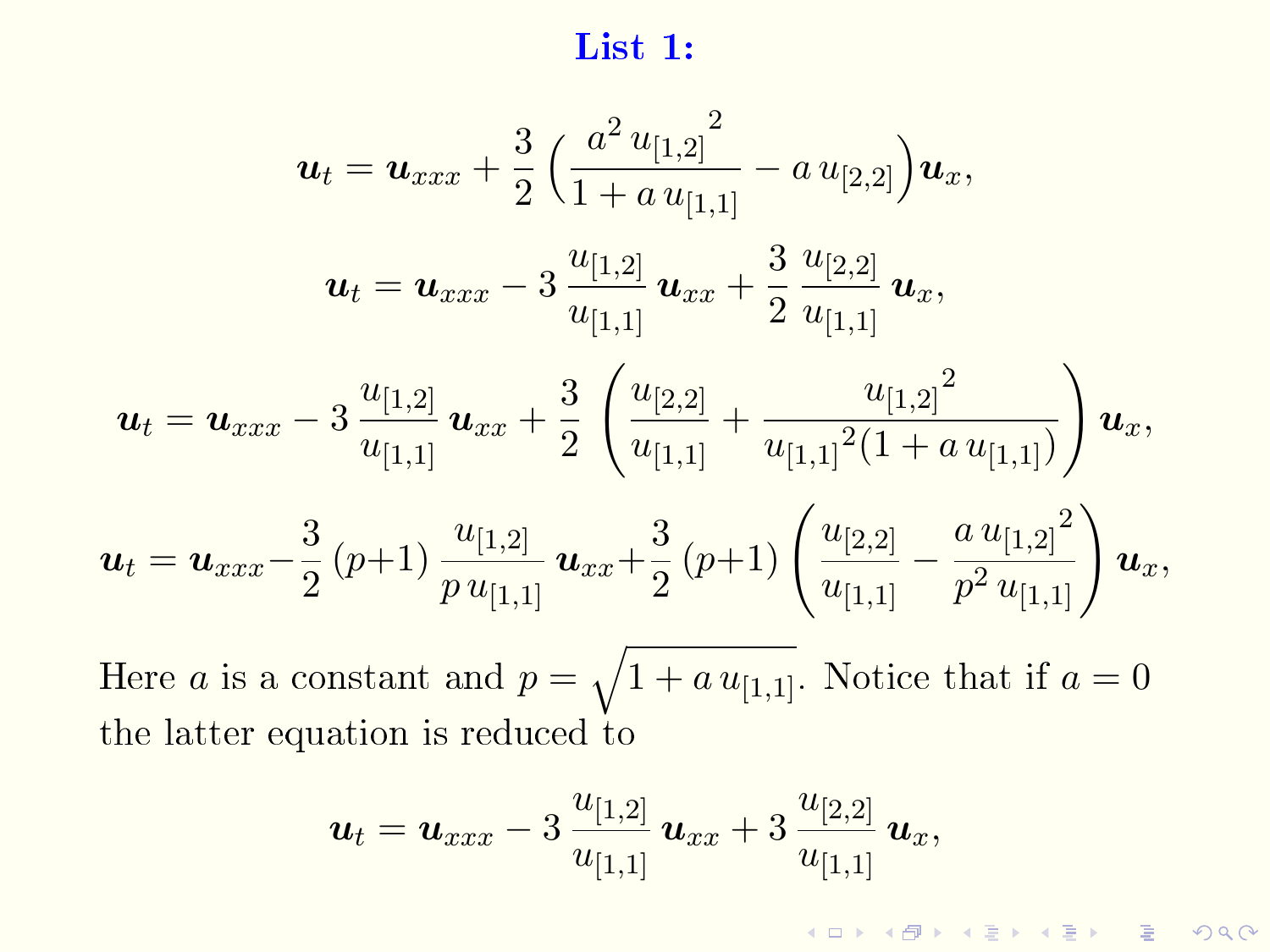### Auto-Backlund transformations.

The auto-Bäcklund transformations of the first order is defined by

$$
\boldsymbol{u}_x = h \, \boldsymbol{v}_x + f \, \boldsymbol{u} + g \, \boldsymbol{v}, \tag{16}
$$

where  $u$  and  $v$  are solutions of the same vector equation. The functions  $f, g$  and  $h$  are (scalar) functions in variables

$$
u_{[0,0]} = (\boldsymbol{u},\boldsymbol{u}), \qquad v_{[i,j]} \stackrel{def}{=} (\boldsymbol{v}_i, \boldsymbol{v}_j), \qquad w_i \stackrel{def}{=} (\boldsymbol{u},\,\boldsymbol{v}_i), \qquad i,j \geqslant 0.
$$

**Example.** The Bäcklund transformation for the vector Swartz-KdV equation

$$
\bm{u}_t = \bm{u}_{xxx} - 3\, \frac{u_{[1,2]}}{u_{[1,1]}}\, \bm{u}_{xx} + \frac{3}{2}\, \frac{u_{[2,2]}}{u_{[1,1]}}\, \bm{u}_x
$$

is given by

$$
\boldsymbol{u}_x = \frac{2 \,\mu}{\boldsymbol{v}_x^2} \left( \boldsymbol{u} - \boldsymbol{v}, \, \boldsymbol{v}_x \right) \left( \boldsymbol{u} - \boldsymbol{v} \right) - \frac{\mu}{\boldsymbol{v}_x^2} \left( \boldsymbol{u} - \boldsymbol{v} \right)^2 \boldsymbol{v}_x,
$$

where  $\mu$  is an arbitrary parameter.

**ADD REPARED ARE PROVIDE**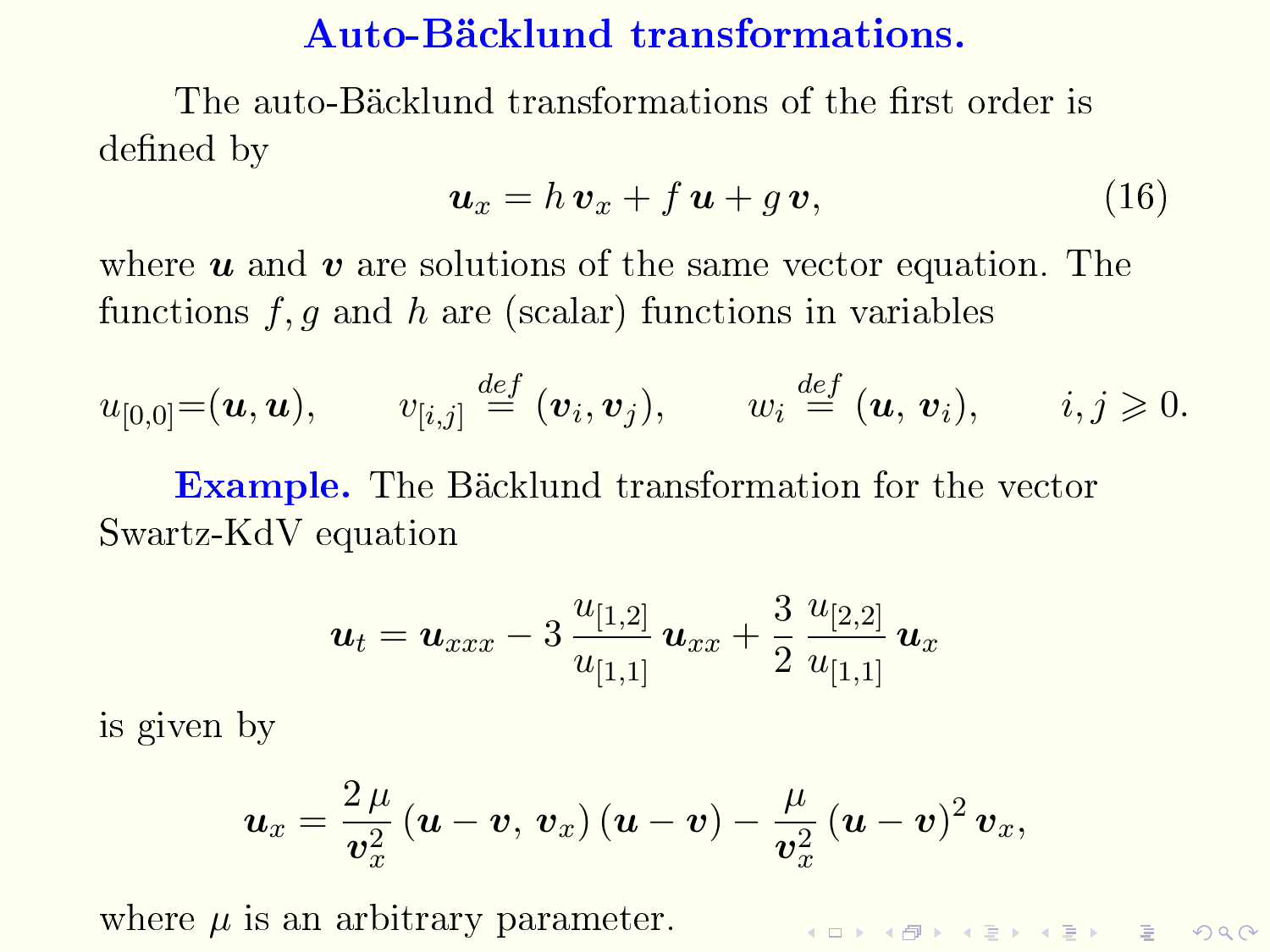The superposition formula

$$
z = u + (\mu - \nu) \frac{\nu (u - v')^2 (u - v) - \mu (u - v)^2 (u - v')}{(\mu (u - v) - \nu (u - v'))^2},
$$

corresponding to this auto-Backlund transformation connects 4 different solutions



K ロ ▶ K 레 ≯ K X B ≯ K 파 ≯ X 9 Q Q Q

of the same equation. It defines a known integrable vector discrete model.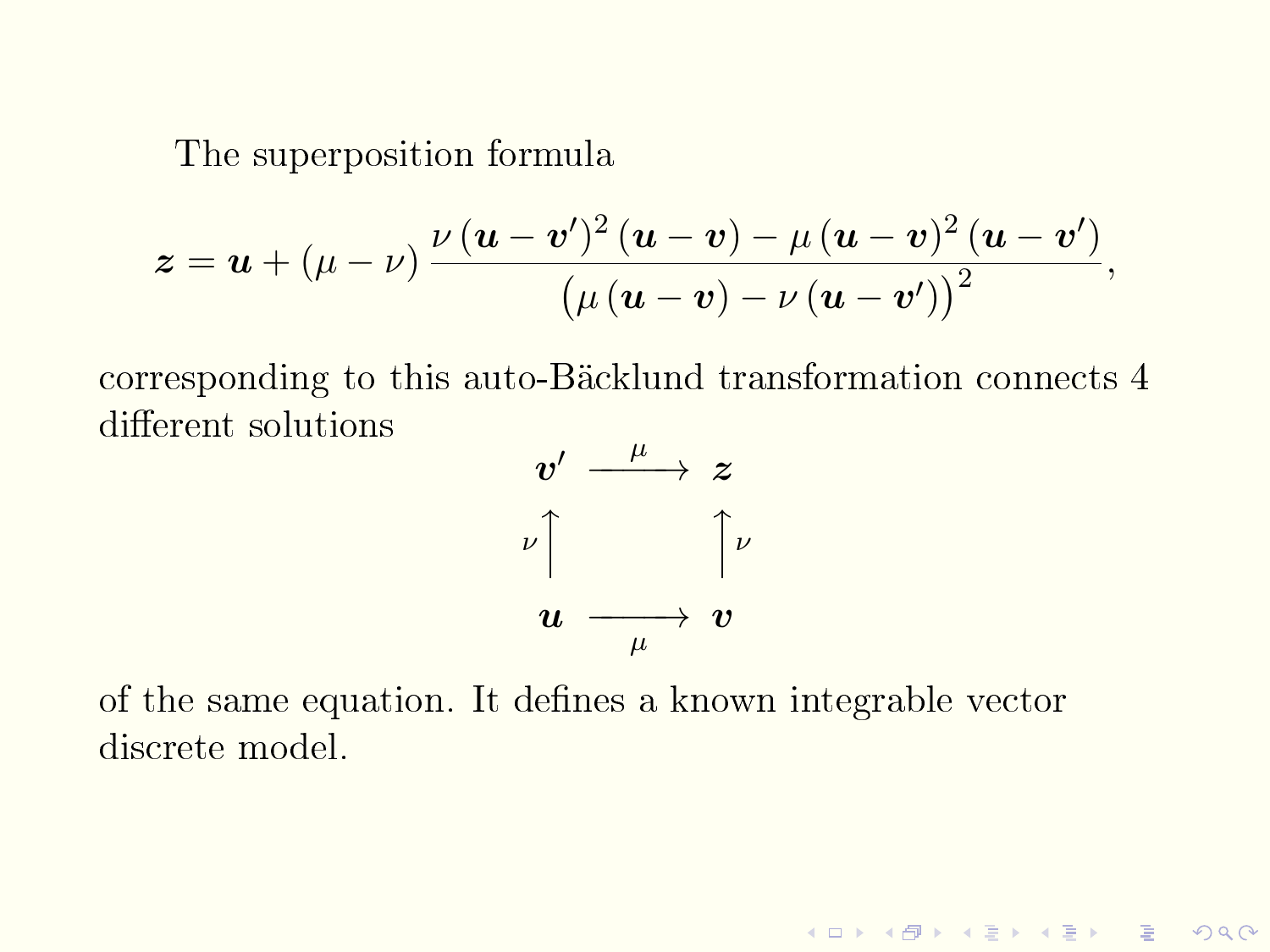#### Equations on the sphere.

The condition  $u^2 = 1$  reduces the number of independent scalar product. Indeed, diffentiating  $\boldsymbol{u}^2=1$ , we obtain

$$
(\boldsymbol{u},\,\boldsymbol{u}_x)=0,\qquad (\boldsymbol{u},\,\boldsymbol{u}_{xx})=-(\boldsymbol{u}_x,\,\boldsymbol{u}_x)
$$

and so on. Moreover, the relation  $(u, u_t) = 0$  specifies  $f_0$ . So we consider equations

$$
\mathbf{u}_t = \mathbf{u}_{xxx} + f_2 \mathbf{u}_{xx} + f_1 \mathbf{u}_x + ((\mathbf{u}_x, \mathbf{u}_x) f_2 + 3(\mathbf{u}_x, \mathbf{u}_{xx})) \mathbf{u}, \tag{17}
$$
  
where  $f_i = f_i((\mathbf{u}_x, \mathbf{u}_x), (\mathbf{u}_x, \mathbf{u}_{xx}), (\mathbf{u}_{xx}, \mathbf{u}_{xx})).$ 

**AD A 4 4 4 3 A 3 A 4 B A 4 B A 4 B A 4 B A 4 B A 4 B A 4 B A 4 B A 4 B A 4 B A 4 B A 4 B A 4 B A 4 B A 4 B A 4 B A 4 B A 4 B A 4 B A 4 B A 4 B A 4 B A 4 B A 4 B A 4 B A 4 B A 4 B A 4 B A 4 B A 4 B A 4 B A 4 B A 4 B A 4 B**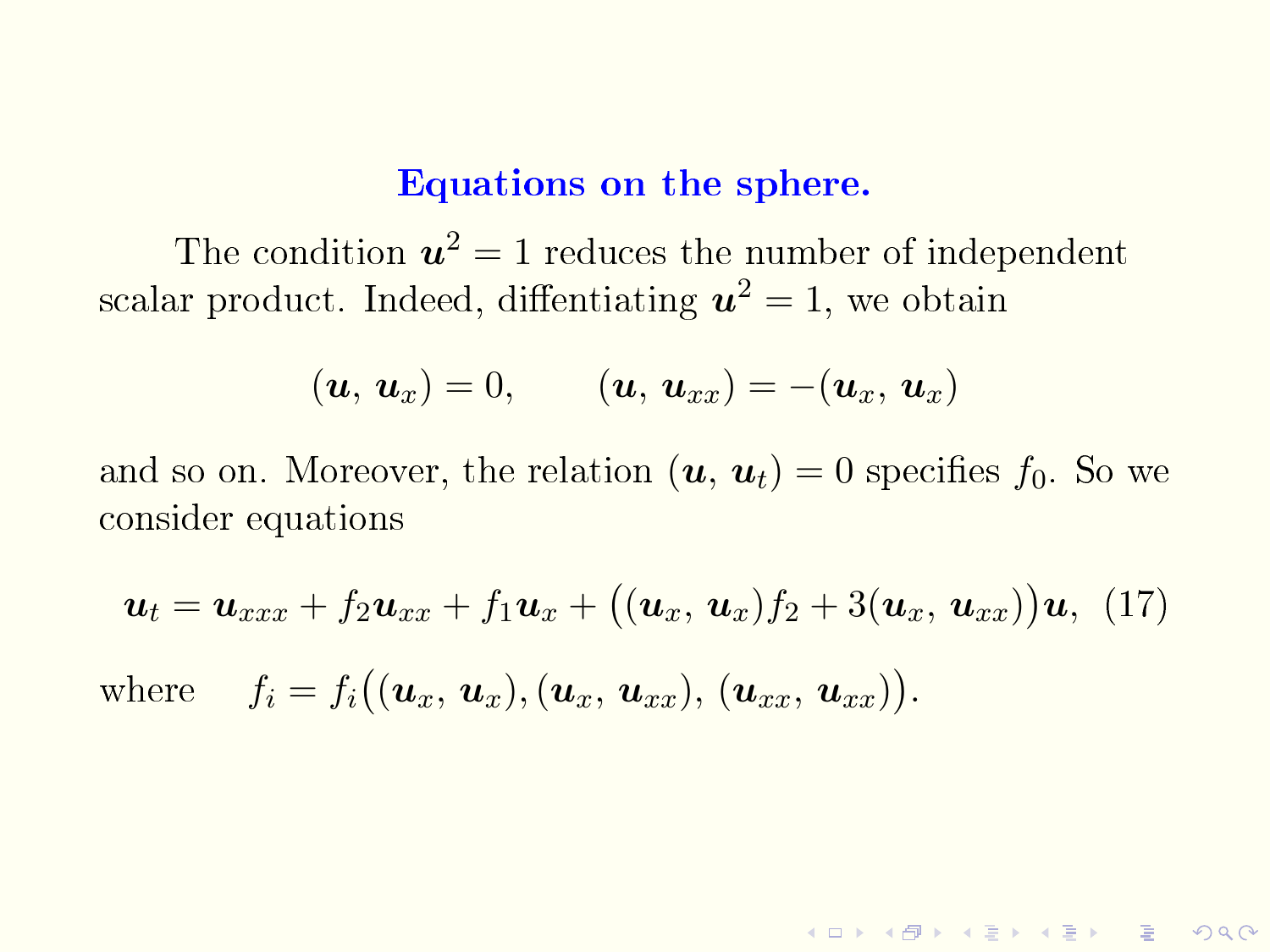### List 2:

$$
\mathbf{u}_{t} = \mathbf{u}_{xxx} - 3 \frac{u_{[1,2]}}{u_{[1,1]}} \mathbf{u}_{xx} + \frac{3}{2} \frac{u_{[2,2]}}{u_{[1,1]}} \mathbf{u}_{x},
$$
\n
$$
\mathbf{u}_{t} = \mathbf{u}_{xxx} - 3 \frac{u_{[1,2]}}{u_{[1,1]}} \mathbf{u}_{xx} + \frac{3}{2} \left( \frac{u_{[2,2]}}{u_{[1,1]}} + \frac{u_{[1,2]}}{u_{[2,1]}} (1 + a u_{[1,1]}) \right) \mathbf{u}_{x},
$$
\n
$$
\mathbf{u}_{t} = \mathbf{u}_{xxx} + \frac{3}{2} \left( \frac{a^2 u_{[1,2]}}{1 + a u_{[1,1]}} - a (u_{[2,2]}-u_{[1,1]}^2) + u_{[1,1]} \right) \mathbf{u}_{x} + 3 u_{[1,2]} \mathbf{u},
$$
\n
$$
\mathbf{u}_{t} = \mathbf{u}_{xxx} - 3 \frac{(p+1) u_{[1,2]}}{2 p u_{[1,1]}} \mathbf{u}_{xx} + 3 \frac{(p-1) u_{[1,2]}}{2 p} \mathbf{u}
$$
\n
$$
+ \frac{3}{2} \left( \frac{(p+1) u_{[2,2]}}{u_{[1,1]}} - \frac{(p+1) a u_{[1,2]}}{p^{2} u_{[1,1]}} + u_{[1,1]} (1-p) \right) \mathbf{u}_{x},
$$
\nwhere  $p = \pm \sqrt{1 + a u_{[1,1]}}$  and  $a$  is a parameter.

K □ X K ④ X K B X K B X X B X Y Q Q Q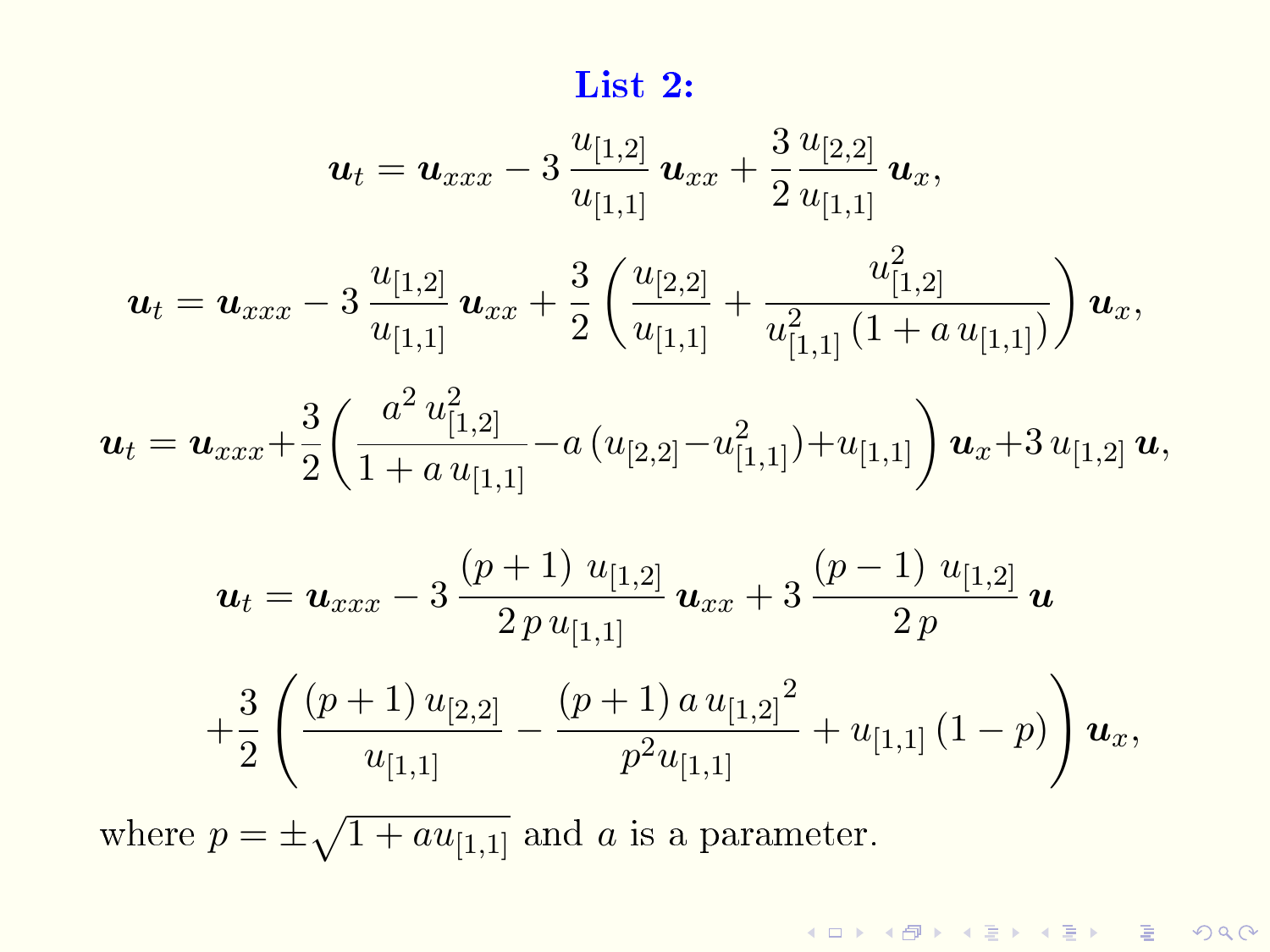# Anisotropic equations

Example. Consider equation [\(2\)](#page-9-0):

$$
\boldsymbol{u}_t = \left(\boldsymbol{u}_{xx} + \frac{3}{2}(\boldsymbol{u}_x, \ \boldsymbol{u}_x)\boldsymbol{u}\right)_x + \frac{3}{2}\langle \boldsymbol{u}, \boldsymbol{u}\rangle \, \boldsymbol{u}_x, \qquad \boldsymbol{u}^2 = 1.
$$

Here  $\langle a, b \rangle = (a, R b)$ , where  $R = diag(r_1, ..., r_N)$  is arbitrary constant matrix.

This equation has a Lax representation  $L_t = [A, L]$ , where

$$
L = D_x + \begin{pmatrix} 0 & \Lambda \mathbf{u} \\ \mathbf{u}^T \Lambda, & 0 \end{pmatrix}.
$$

Here

$$
\Lambda = \frac{1}{\lambda} \text{diag}(\sqrt{1 - \lambda^2 r_1}, \dots, \sqrt{1 - \lambda^2 r_N}).
$$

It was a first explicit example of a Lax operator with the spectral parameter lying on the algebraic curve

$$
\lambda_1^2 + r_1 = \lambda_2^2 + r_2 - \dots = \lambda_N^2 + r_N
$$

of genus  $1 + (N-3)2^{N-2}$ .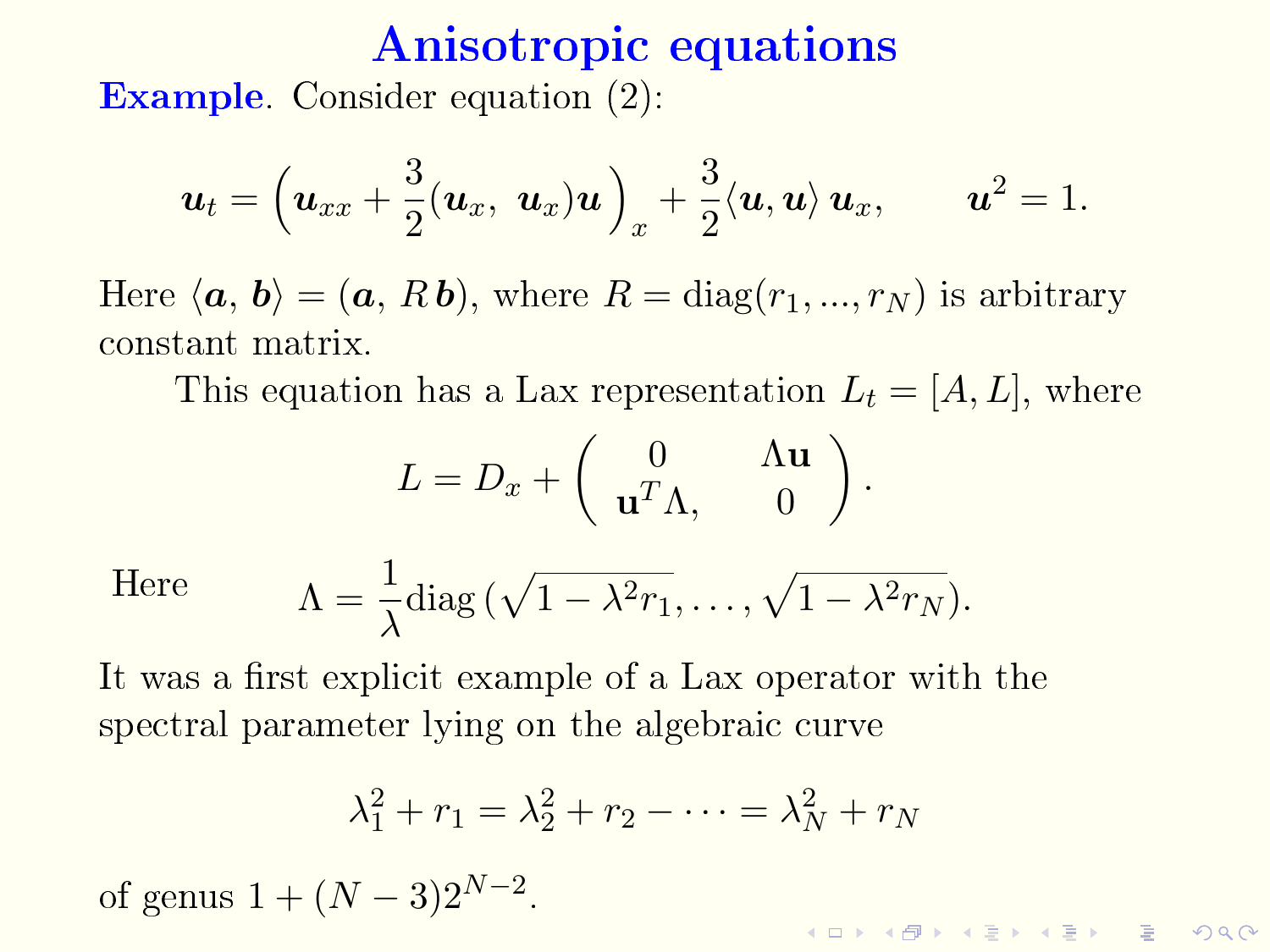If  $N = 3$ , then [\(2\)](#page-9-0) is a commuting flow of the Landau -Lifshitz equation.

Besides,  $(2)$  defines a commuting flow for the Noemann system

$$
\boldsymbol{u}_{xx} = -\big((\boldsymbol{u}_x, \boldsymbol{u}_x) + (\boldsymbol{u}, R\,\boldsymbol{u})\big)\,\boldsymbol{u} + R\,\boldsymbol{u}, \qquad \boldsymbol{u}^2 = 1,
$$

describing the dynamics of a particle on the sphere under the quadratic potential  $\mathcal{U} = \frac{1}{2}$  $\frac{1}{2}(\boldsymbol{u},\boldsymbol{R}\boldsymbol{u})$ . More precisely, if we eliminate the derivatives  $u_{xx}$  and  $u_{xxx}$  from [\(2\)](#page-9-0), then the reduced system

$$
\boldsymbol{u}_{t} = \frac{1}{2} ((\boldsymbol{u}_{x}, \boldsymbol{u}_{x}) + (\boldsymbol{u}, R\boldsymbol{u})) \boldsymbol{u}_{x} - (\boldsymbol{u}_{x}, R\boldsymbol{u}) \boldsymbol{u} + R\boldsymbol{u}_{x}
$$

is a commuting flow for the Noemann system.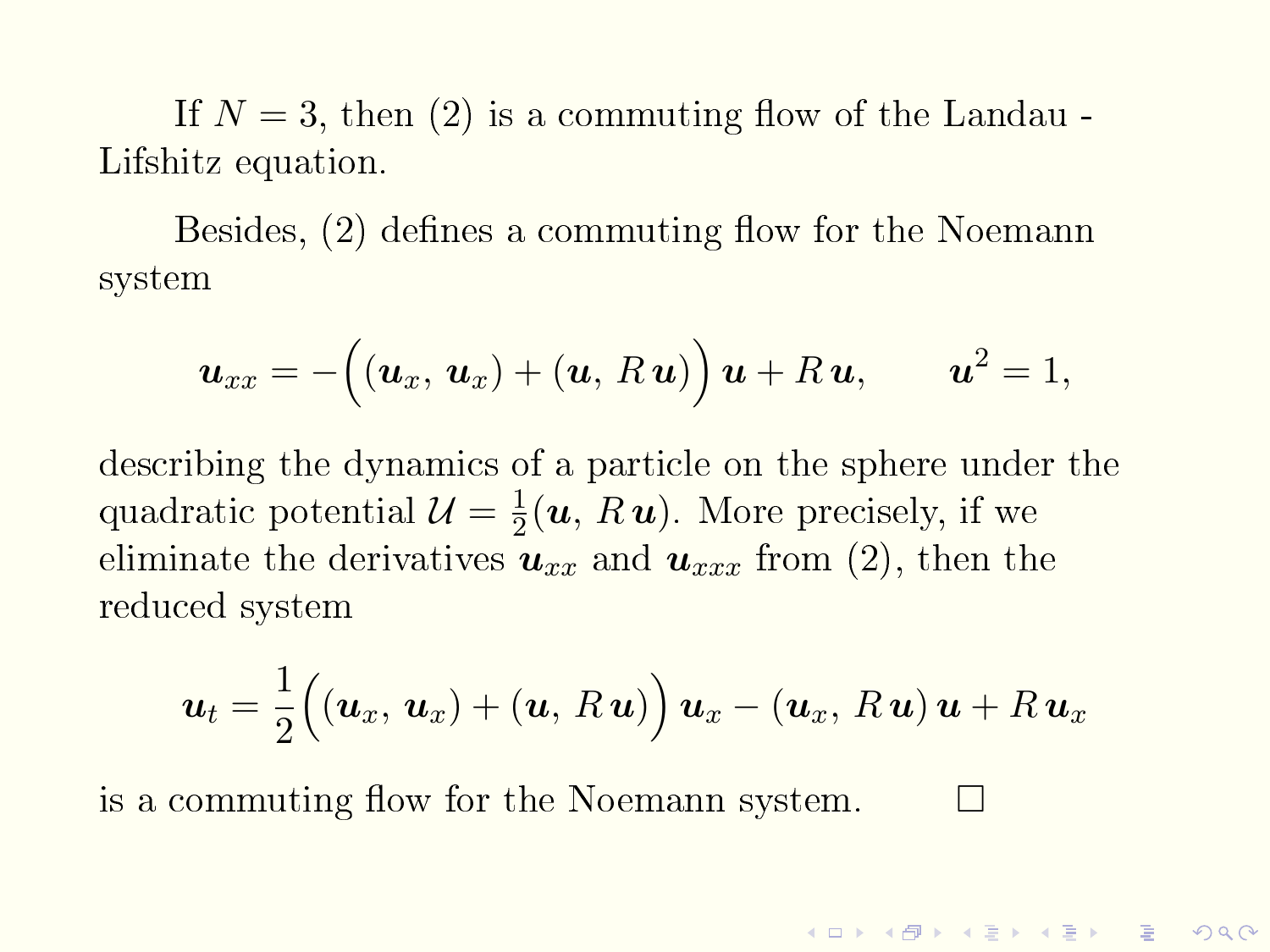In this *anisotropic* example the coefficients of vector equation  $(3)$  depend on two different independent scalar products  $(\cdot, \cdot)$  and  $\langle \cdot, \cdot \rangle$ .

All anisotropic equations

$$
\boldsymbol{u}_t = \boldsymbol{u}_{xxx} + f_2 \boldsymbol{u}_{xx} + f_1 \boldsymbol{u}_x + f_0 \boldsymbol{u},
$$

on the sphere  $u_{[0,0]} = 1$  have been found (21 eqs.). In this case the coefficients  $f_i$  depend on both isotropic variables

 $u_{[1,1]}, u_{[1,2]}, u_{[2,2]}$ 

and anisotropic one

$$
v_{[0,0]},\, v_{[0,1]},\, v_{[1,1]},\, v_{[0,2]},\, v_{[1,2]},\, v_{[2,2]},\,
$$

where

$$
v_{[i,j]} = (\boldsymbol{u}_i, R(\boldsymbol{u}_j)).
$$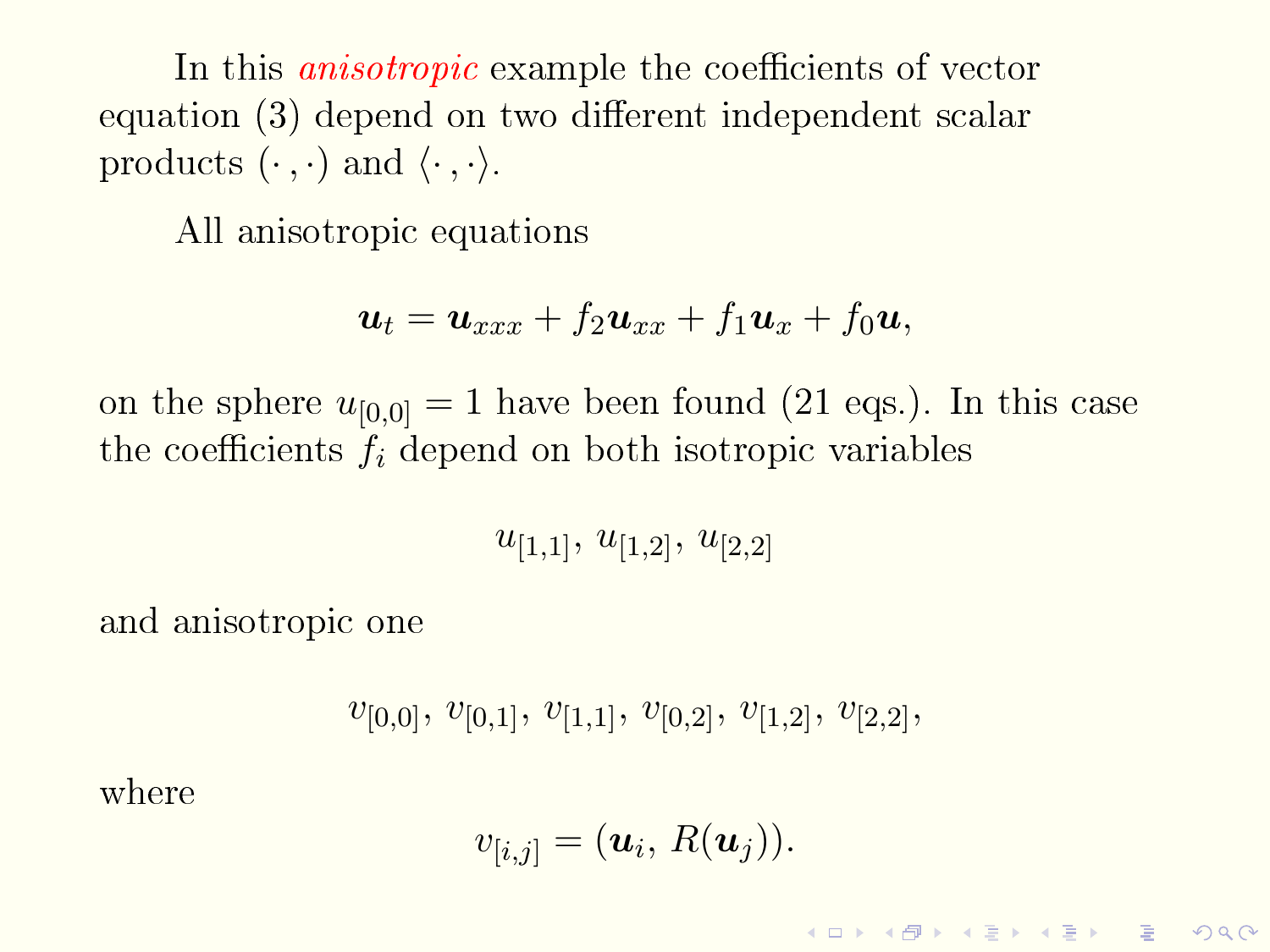#### List 3:

All "'rational"' equations of the list are:

$$
\bm{u}_{t} = \bm{u}_{3} + \left(\frac{3}{2} u_{[1,1]} + v_{[0,0]}\right) \bm{u}_{1} + 3 u_{[1,2]} \, \bm{u}_{0},
$$

$$
\boldsymbol{u}_{t} = \boldsymbol{u}_{3} - 3 \frac{u_{[1,2]}}{u_{[1,1]}} \boldsymbol{u}_{2} + \frac{3}{2} \bigg( \frac{u_{[2,2]}}{u_{[1,1]}} + \frac{u_{[1,2]}^2}{u_{[1,1]}^2} + \frac{v_{[1,1]}}{u_{[1,1]}} \bigg) \boldsymbol{u}_{1},
$$
  

$$
\boldsymbol{u}_{t} = \boldsymbol{u}_{3} - 3 \frac{u_{[1,2]}}{u_{[1,1]}} \boldsymbol{u}_{2} + \frac{3}{2} \bigg( \frac{u_{[2,2]}}{u_{[1,1]}} + \frac{u_{[1,2]}^2}{u_{[1,1]}^2} - \frac{(v_{[0,1]} + u_{[1,2]})^2}{q u_{[1,1]}} + \frac{v_{[1,1]}}{u_{[1,1]}} \bigg) \boldsymbol{u}_{1},
$$

K □ X K ④ X K B X K B X X B X Y Q Q Q

where  $q = u_{[1,1]} + v_{[0,0]} + a$ .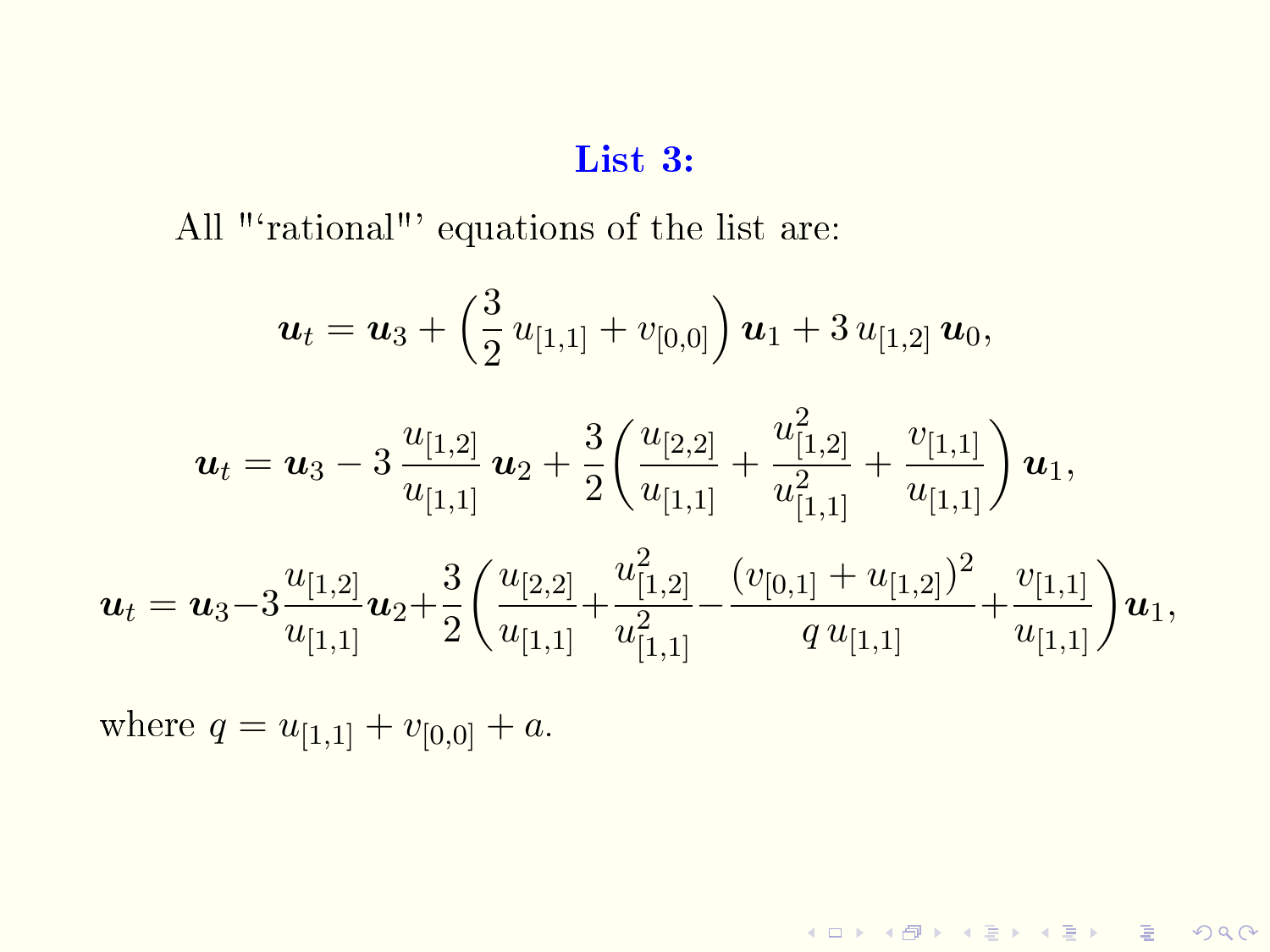<span id="page-33-0"></span>
$$
\boldsymbol{u}_{t} = \boldsymbol{u}_{3} - 3 \frac{v_{[0,1]}}{v_{[0,0]}} \boldsymbol{u}_{2} - 3 \left( \frac{v_{[0,2]}}{v_{[0,0]}} - 2 \frac{v_{[0,1]}^{2}}{v_{[0,0]}^{2}} \right) \boldsymbol{u}_{1} + 3 \left( u_{[1,2]} - \frac{v_{[0,1]}}{v_{[0,0]}} u_{[1,1]} \right) \boldsymbol{u},
$$
\n
$$
\boldsymbol{u}_{t} = \boldsymbol{u}_{3} - 3 \frac{v_{[0,1]}}{v_{[0,0]}} \boldsymbol{u}_{2} - 3 \left( \frac{2v_{[0,2]} + v_{[1,1]} + a}{2v_{[0,0]}} - \frac{5}{2} \frac{v_{[0,1]}^{2}}{v_{[0,0]}^{2}} \right) \boldsymbol{u}_{1} +
$$
\n
$$
+ 3 \left( u_{[1,2]} - \frac{v_{[0,1]}}{v_{[0,0]}} u_{[1,1]} \right) \boldsymbol{u},
$$
\n
$$
\boldsymbol{u}_{t} = \boldsymbol{u}_{3} - 3 \frac{v_{[0,1]}}{v_{[0,0]}} \left( \boldsymbol{u}_{2} + u_{[1,1]} \boldsymbol{u} \right) + 3u_{[1,2]} \boldsymbol{u} +
$$
\n
$$
+ \frac{3}{2} \left( -\frac{u_{[2,2]}}{v_{[0,0]}} + \frac{(u_{[1,2]} + v_{[0,1]})^{2}}{v_{[0,0]}(v_{[0,0]} + u_{[1,1]})} + \frac{(v_{[0,0]} + u_{[1,1]})^{2}}{v_{[0,0]}} + \frac{v_{[0,1]}^{2} - v_{[0,0]} v_{[1,1]}}{v_{[0,0]}^{2}} \right) \boldsymbol{u}_{1}.
$$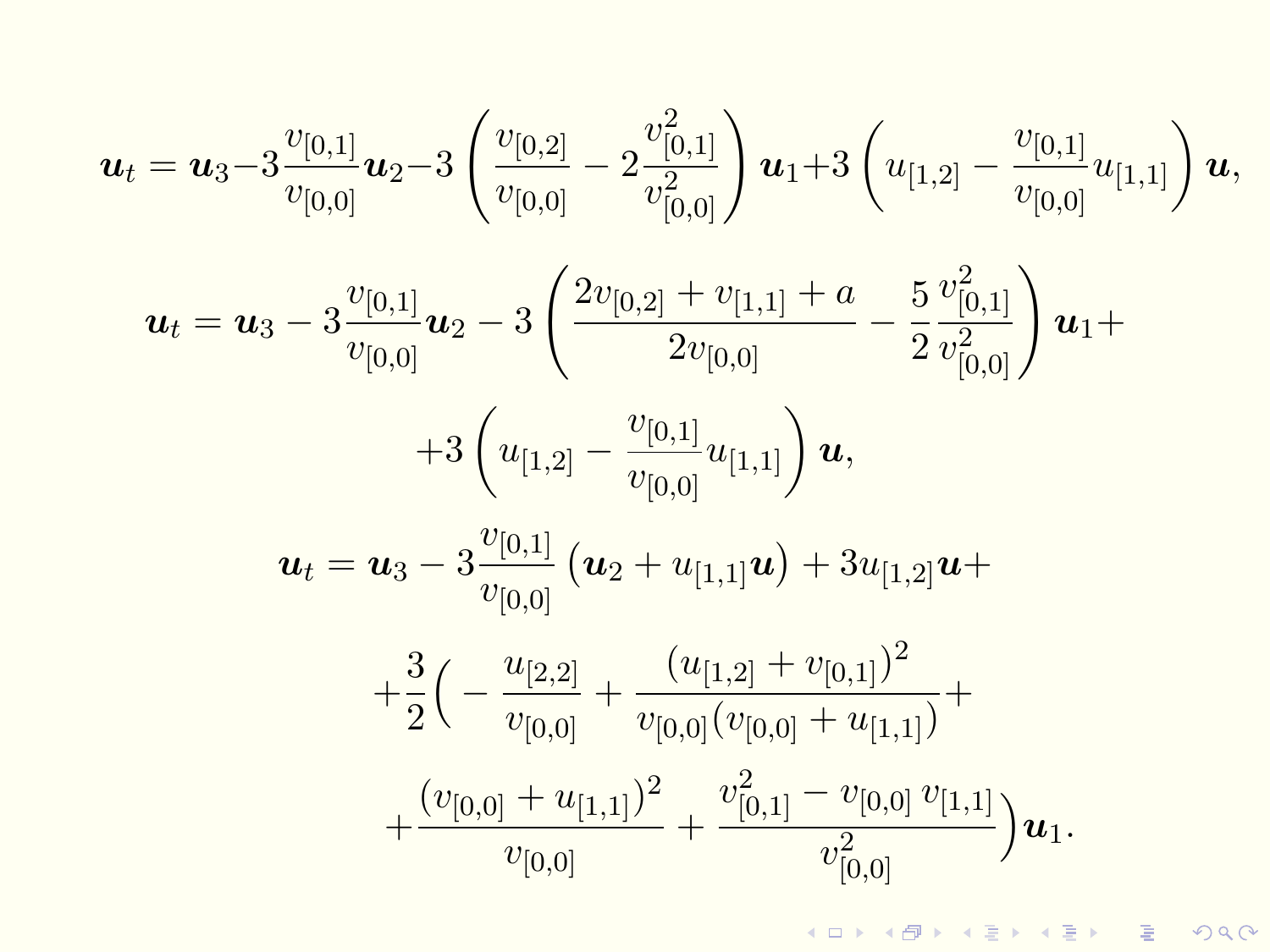## Last results.

## <span id="page-34-0"></span>1. Hyperbolic equations

For hyperbolic equations

$$
u_{xy} = \Psi(u, u_x, u_y)
$$

the symmetry approach assumes the existence of both x-symmetries of the form

$$
u_t = A(u, u_x, u_{xx}, \dots),
$$

and  $y$ -symmetries of the form

$$
u_{\tau}=B(u,u_y,u_{yy},\dots).
$$

For example, the famous integrable sin-Gordon equation

$$
u_{xy} = \sin u
$$

admits the symmetries

$$
u_t = u_{xxx} + \frac{1}{2}u_x^3, \qquad u_\tau = u_{yyy} + \frac{1}{2}u_y^3.
$$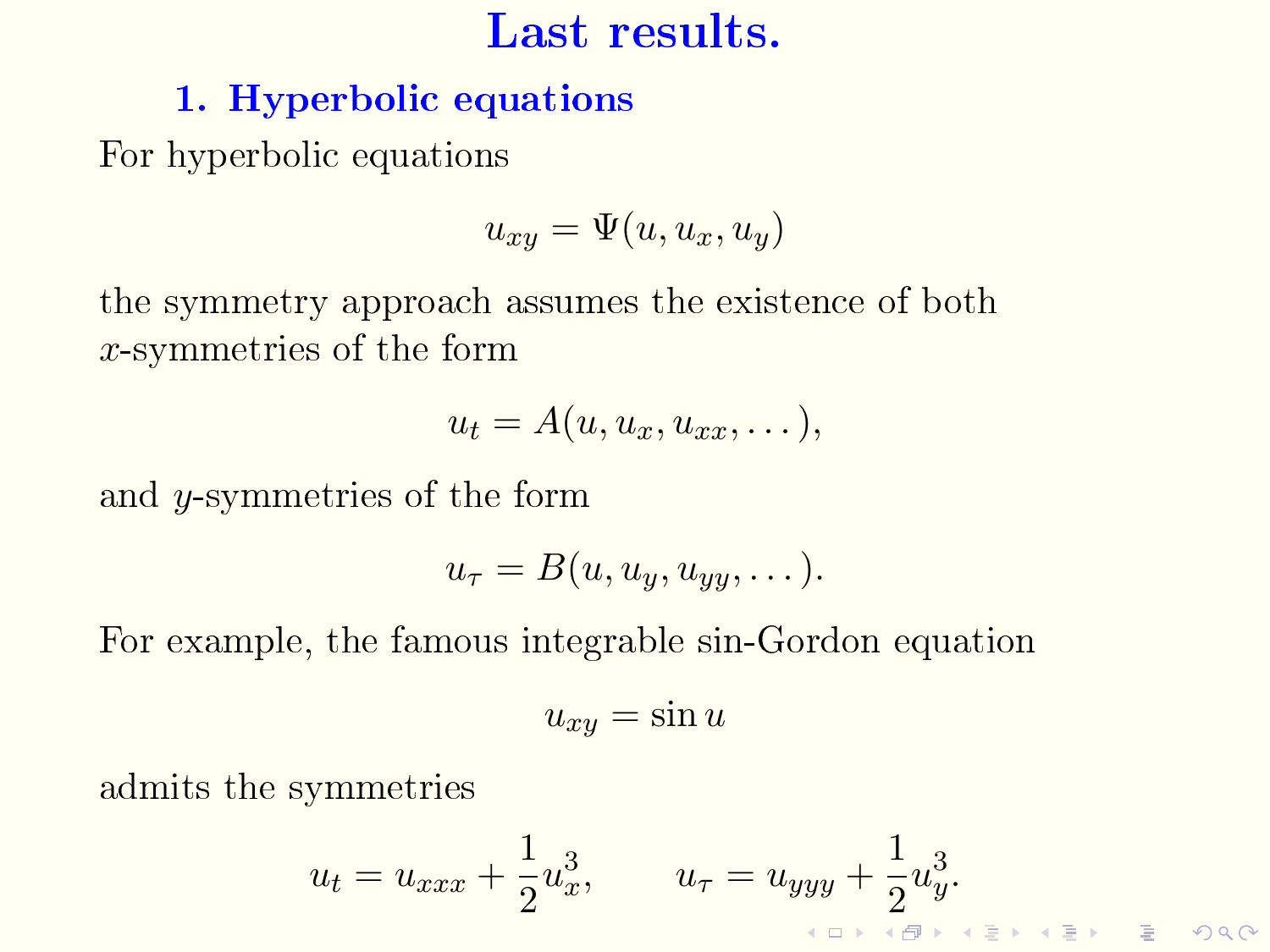We consider equations

$$
\boldsymbol{u}_{xy}=h_0\boldsymbol{u}+h_1\boldsymbol{u}_x+h_2\boldsymbol{u}_y
$$

on the sphere. Here  $h_i$  are some scalar-valued functions depending on two different scalar products  $(\cdot, \cdot)$  and  $\langle \cdot, \cdot \rangle$ between vectors  $u, u_x$  and  $u_y$ . The sphere is defined by the equation  $u^2 = 1$ .

Example. A hyperbolic integrable equation on the sphere is given by

$$
\boldsymbol{u}_{xy}=\frac{\boldsymbol{u}_x}{\langle \boldsymbol{u},\boldsymbol{u}\rangle}\Big(\langle \boldsymbol{u},\boldsymbol{u}_y\rangle+\sqrt{1+\langle \boldsymbol{u},\boldsymbol{u}\rangle(\boldsymbol{u}_x,\boldsymbol{u}_x)^{-2}}\,\,\varphi\Big)-(\boldsymbol{u}_x,\boldsymbol{u}_y)\boldsymbol{u},
$$

where 
$$
\varphi = \sqrt{\langle \boldsymbol{u}, \boldsymbol{u}_y \rangle^2 + \langle \boldsymbol{u}, \boldsymbol{u} \rangle (1 - \langle \boldsymbol{u}_y, \boldsymbol{u}_y \rangle)}
$$
.

In the case  $N = 2$  this equation is equivalent to

$$
u_{xy}=\mathrm{sn}(u)\sqrt{u_x^2+1}\sqrt{u_y^2+1}.
$$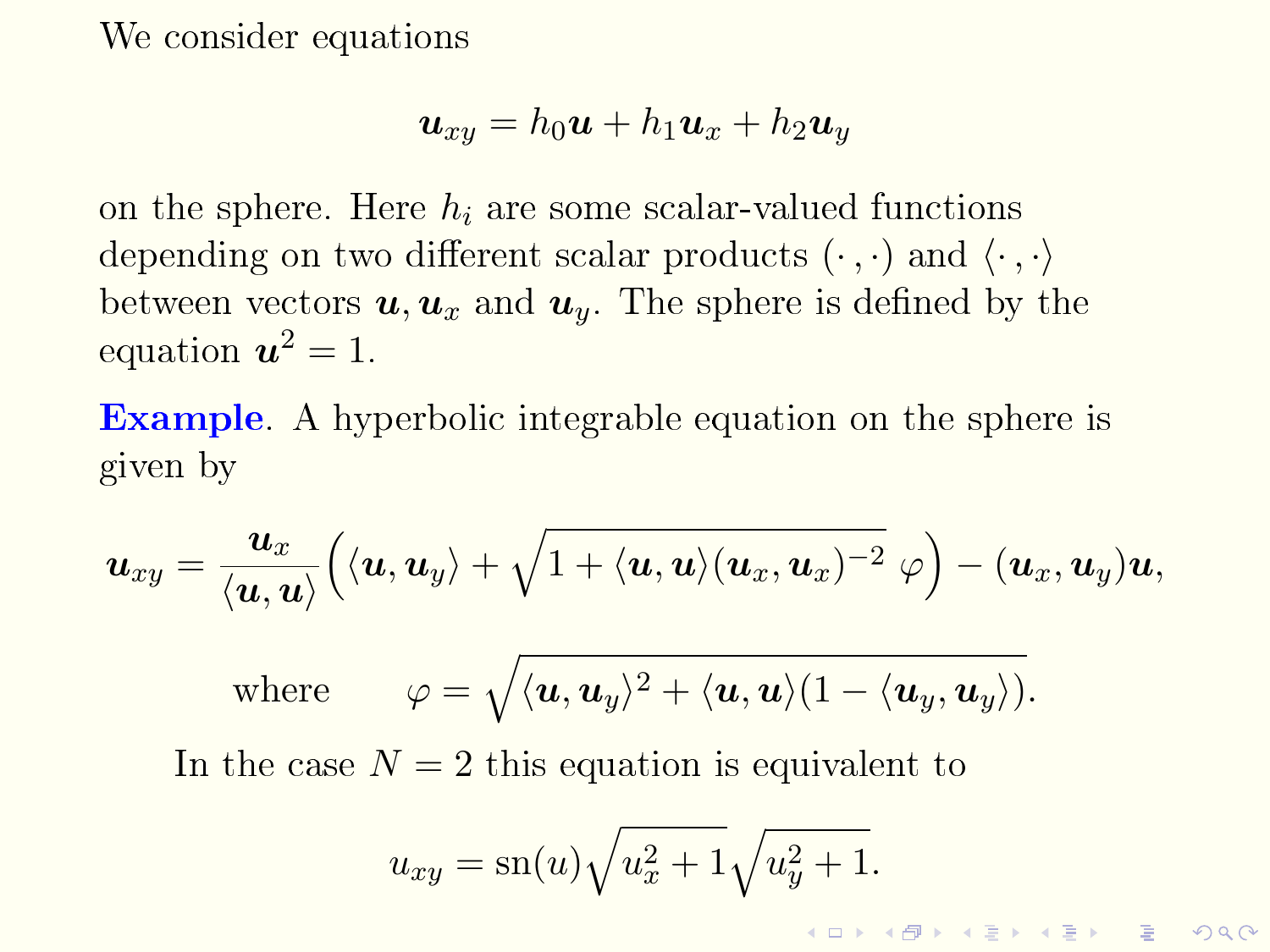## 2. Integrability conditions

Consider equations

<span id="page-36-0"></span>
$$
\boldsymbol{u}_t = a^{-3}\boldsymbol{u}_{xxx} + f_2\boldsymbol{u}_{xx} + f_1\boldsymbol{u}_x + f_0\boldsymbol{u}.\tag{18}
$$

The recurrent formula for densities of canonical conservation laws

<span id="page-36-1"></span>
$$
D_t \, \rho_i = D_x \, \theta_i, \qquad i = -1, 0, 1, 2, \dots
$$

is given by

$$
\rho_{n+2} = \frac{a}{3} \left( \theta_n - f_0 \delta_{n,0} - 2 \alpha f_2 \rho_{n+1} - f_2 \frac{d}{dx} \rho_n - f_1 \rho_n \right)
$$
  

$$
- \frac{a}{3} f_2 \sum_{i+j=n} \rho_i \rho_j - \frac{1}{3} a^{-2} \sum_{i+j+k=n} \rho_i \rho_j \rho_k - a^{-1} \sum_{i+j=n+1} \rho_i \rho_j
$$
  

$$
- a^{-2} \frac{d}{dx} a \rho_{n+1} - \frac{1}{2} a^{-2} \frac{d}{dx} \sum_{i+j=n} \rho_i \rho_j - \frac{1}{3} a^{-2} \frac{d^2}{dx^2} \rho_n, \quad n \ge 0,
$$
  
(19)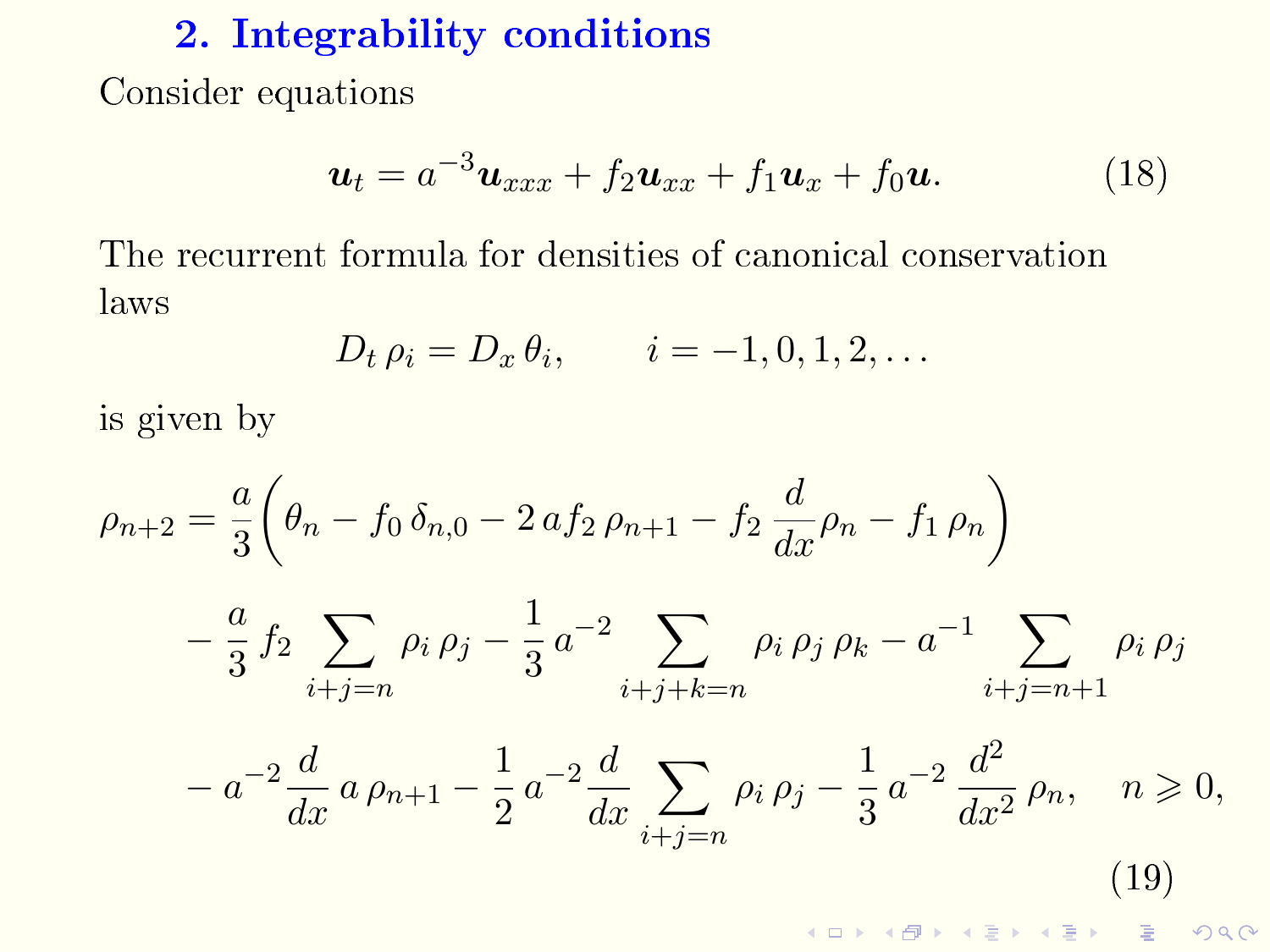where  $\delta_{i,j}$  is the Kronecker delta, and

$$
\rho_{-1} = a,
$$
  
\n
$$
\rho_0 = -\frac{1}{3}a^3 f_2 - \frac{d}{dx}\ln a,
$$
  
\n
$$
\rho_1 = \frac{a}{3}\theta_{-1} + a^{-1}\rho_0^2 - \frac{1}{3}a^2 f_1 + a^{-3}\left(\frac{d}{dx}a\right)^2 +
$$
  
\n
$$
2 a^{-2}\rho_0 \frac{d}{dx}a - a^{-1} \frac{d}{dx}\rho_0 - \frac{1}{3}a^{-2}\frac{d^2}{dx^2}a.
$$

Notice that in the expressions for  $\rho_i$  we use besides the coefficients  $f_i$  of equation [\(18\)](#page-36-0) the fluxes  $\theta_i$  of the canonical conservation laws with  $j \leq i - 2$ .

Example. An integrable vector Harry Dym equation

$$
\boldsymbol{u}_t = (\mathbf{u}, \mathbf{u})^{3/2} \boldsymbol{u}_{xxx}.
$$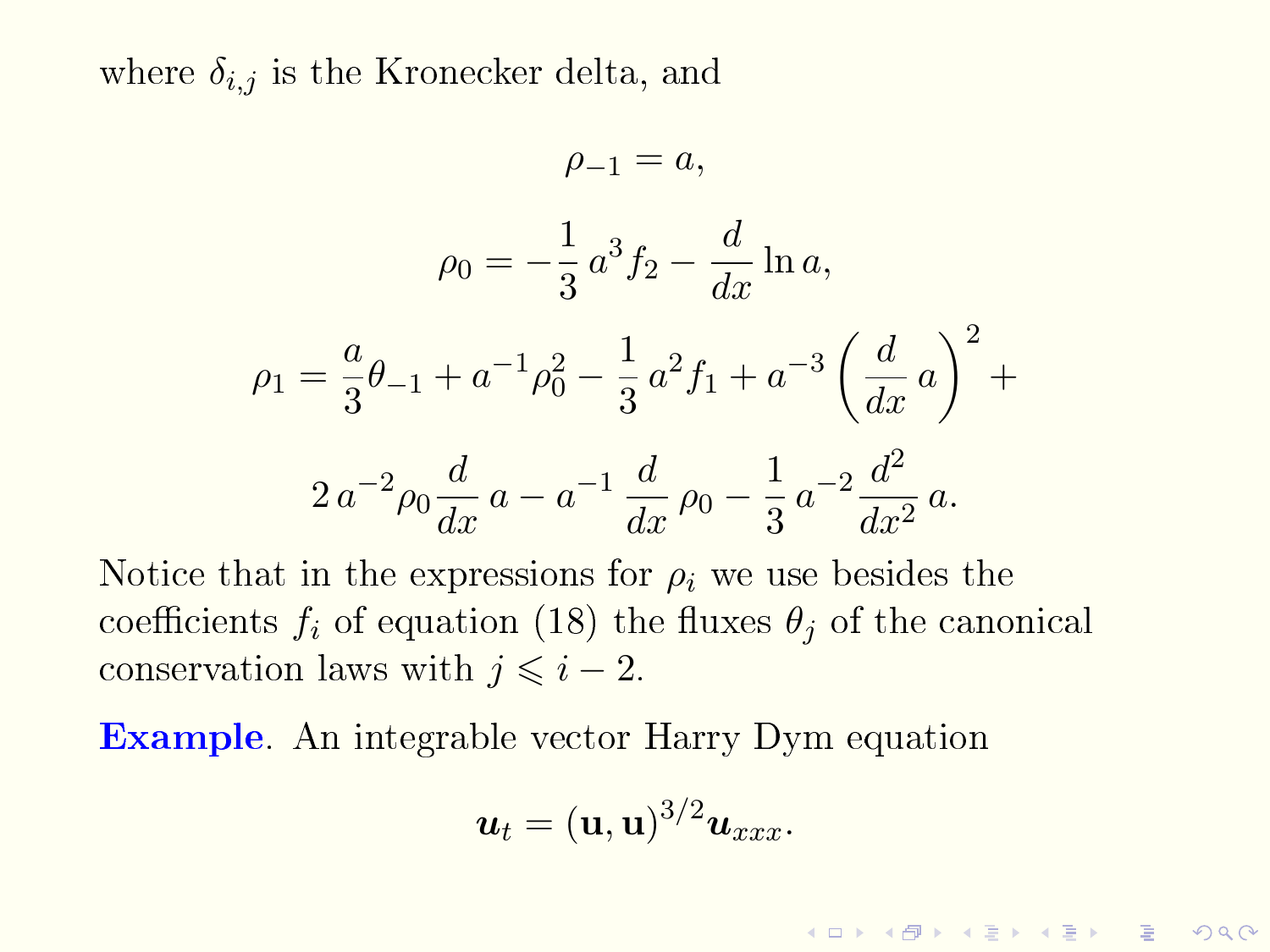Formula [\(19\)](#page-36-1) are universal. It is valid for the equations with separant 1 and with a fuctional separant. It is valid for anisotropic equations as well. Moreover, it is hold even for equations with the constant vector.

The vector KdV equation

$$
\boldsymbol{u}_{t}=\boldsymbol{u}_{xxx}+\left(\boldsymbol{c},\boldsymbol{u}\right)\boldsymbol{u}_{x}+\left(\boldsymbol{c},\boldsymbol{u}_{x}\right)\boldsymbol{u}-\left(\boldsymbol{u},\boldsymbol{u}_{x}\right)\boldsymbol{c},
$$

belongs to the class of equations of the form

$$
\boldsymbol{u}_t = f_3 \boldsymbol{u}_{xxx} + f_2 \boldsymbol{u}_{xx} + f_1 \boldsymbol{u}_x + f_0 \boldsymbol{u} + h \, \boldsymbol{c}.
$$

In this case the coefficients depend on

<span id="page-38-0"></span>
$$
(\boldsymbol{u}_i, \boldsymbol{u}_j), \quad \text{and} \quad (\boldsymbol{u}_i, \boldsymbol{c}), \qquad i \leqslant j. \tag{20}
$$

Without loss of generality we may assume that  $(c, c) = 1$ .